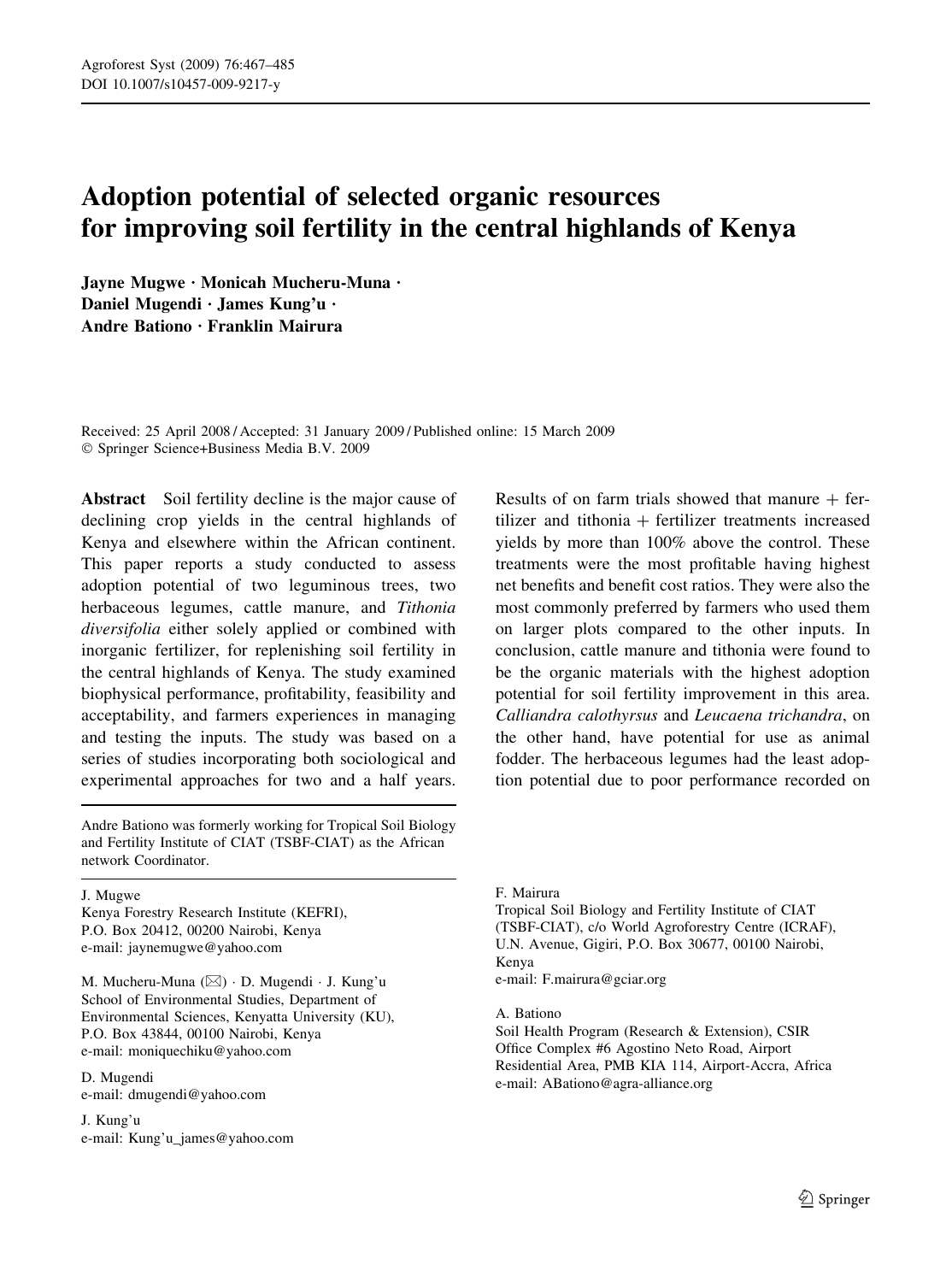the farms that possibly led to low preference by the farmers. However, issues of sustainable seed production could have played a role. This study recommends some policy issues for enhancing adoption and research issues focusing on exploring strategies for increasing biomass production and use efficiency on farms.

Keywords Biophysical performance  $\cdot$ Calliandra calothyrsus · Crotalaria ochroleuca · Economic returns  $\cdot$  Feasibility and acceptability  $\cdot$ On-farm trials · Leucaena trichandra · Mucuna pruriens

# Introduction

#### Background

The intensification of agriculture in Africa has not been accompanied by sufficient inputs of nutrients through biological  $N_2$  fixation, organic materials and mineral fertilizers to match the outputs of nutrients through harvested products and losses. As a result, poor soil fertility has emerged as one of the greatest biophysical constraint to increasing agricultural productivity hence threatening food security in the African continent. Annual soil loss is high, estimated at 22 kg N ha<sup>-1</sup>, 5 kg P ha<sup>-1</sup> and 15 kg N ha<sup>-1</sup> (Smaling et al. [1997\)](#page-18-0). To reverse the nutrient depletion in African soils, there has been renewed interest among researchers to promote the use of organic resources, with several authors reporting the materials ability to substitute or supplement mineral fertilizer (Vanlauwe et al. [2002;](#page-18-0) Bationo et al. [2004](#page-17-0)). The use of organic materials to replenish soil fertility is not new. It has been used for centuries in temperate agricultural regions, with crop rotations and winter cover crops. Organic resources have an important advantage over inorganic fertilizer in sustainability terms; they supply plant nutrients, contribute to soil organic matter build-up and maintenance, improves nutrient use efficiency and soil physical properties. In Africa, animal manure is one of the mostly used organic input but as the need for increased agricultural production rises; it has been found to be limited in quality and quantity (Mafongoya et al. [2006](#page-17-0)). During the last decade, alternative organic resources

including Tithonia diversifolia (Jama et al. [2000](#page-17-0)), leguminous trees (Mugendi et al. [1999](#page-17-0)) and herbaceous legumes (Baijuka [2004\)](#page-17-0) have been studied. Despite this research, results still indicate dismal adoption of these new organic resources and there is little evidence that farmers have benefited from the researchers efforts.

Hindrances to adoption among farmers have centered around technical feasibility of using the organic resources, which may not be consistent with actual farm conditions. This is because the development process of the options has not adequately incorporated socio-economic and livelihood conditions that are at the core of farmers decision making. For example, increased demands on production factors, such as land, labor and capital could limit their uptake. To address this concern recent studies have emphasized use of participatory on-farm research as one of the ways of increasing adoption of soil fertility management technologies (Stround [1993;](#page-18-0) Mutsaers et al. [1997](#page-18-0)). There has also been an increased number of adoption studies, especially focusing on using econometric models to determine factors influencing adoption of soil fertility management technologies (for example, Adesina and Chianu [2002;](#page-17-0) Lapar and Ehui [2004](#page-17-0); Mercer [2004](#page-17-0); Keil et al. [2005\)](#page-17-0). Despite these efforts some shortcomings regarding adoption remain. Such adoption studies do not fully explain farmer's behavior towards technology adoption because adoption involves key attitudinal components e.g., perceived usefulness to address the underlying problem, acceptability and perceived economic returns between the new and the old technologies (Haggblade et al. [2004\)](#page-17-0).

Most other studies have looked at biophysical performance (e.g., SSSEA [2003\)](#page-18-0) and recommendations based on technologies that have the ability to achieve high crop yield response while ignoring evaluations by farmers and the economic implications of the technologies to the farmers. Few studies, so far, have examined these practices under farmers' management especially to determine their adoption potential. Information on adoption potential is important for improving the effectiveness of the researchdevelopment continuum.

Assessment of adoption potential by farmers is multifaceted, requiring an understanding of both biophysical performance under farmers' circumstances, profitability from the farmers' perspectives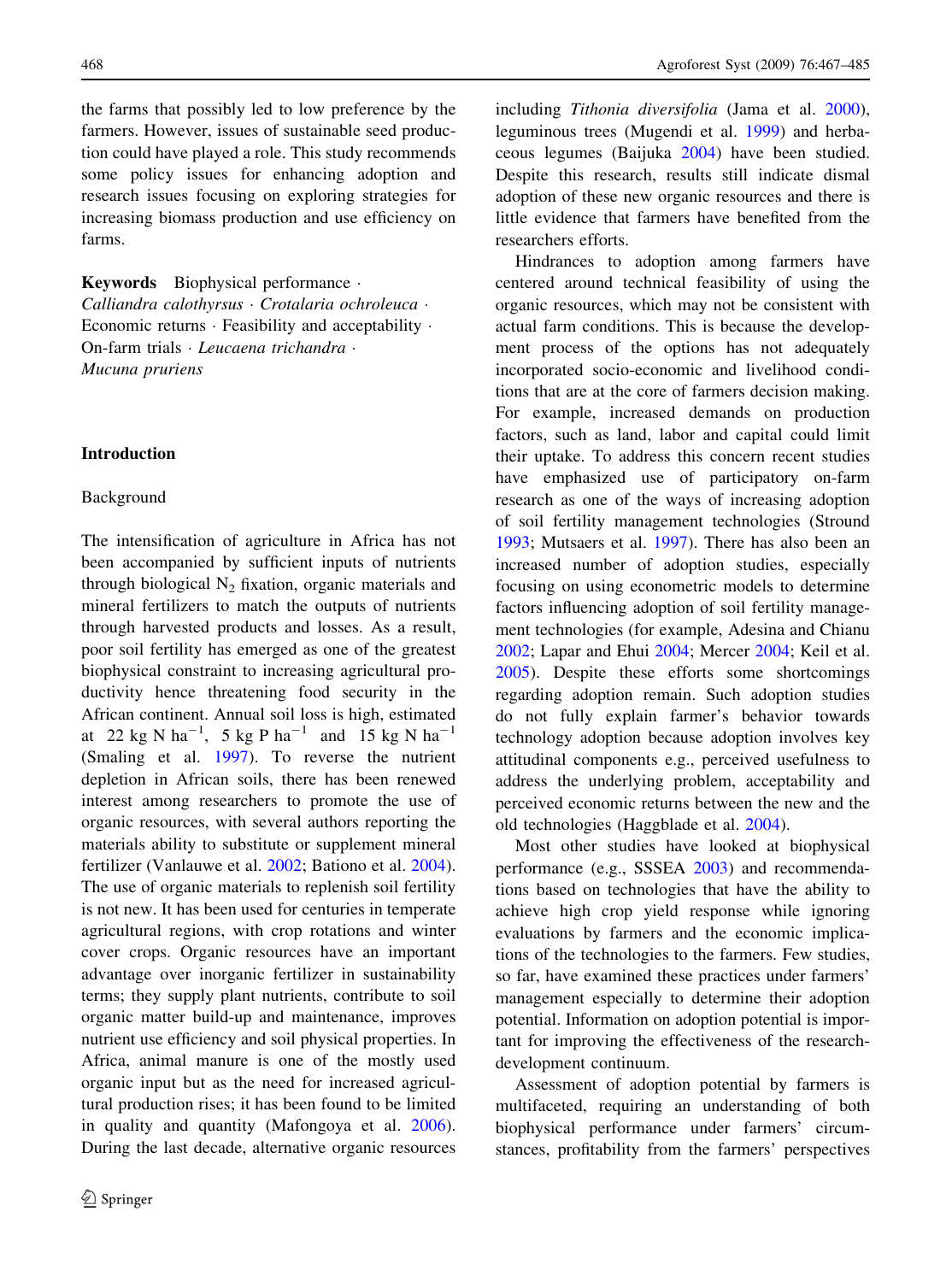and its acceptability by farmers (Franzel et al. [2002](#page-17-0)). Such an assessment requires an interdisciplinary approach incorporating both sociological and experimental approaches. This paper adopts such an approach and examines adoption potential of three agroforestry trees, two herbaceous legumes, cattle manure and inorganic fertilizer under farmers' conditions. The study sought to answer the following questions:

- Biophysical performance: what are the effects of applying the soil fertility replenishment inputs on maize yields under farmers conditions?
- Profitability: what are the profitability levels of the soil fertility replenishment inputs introduced?
- Feasibility and acceptability: what inputs do farmers prefer and what are the reasons behind their preferences? How are the farmers managing the inputs on their farms and what are their perceptions about the benefits accrued? What are the constraints that farmers experience as they use the inputs and what opportunities exist for addressing the constraints?
- Feedback to research and extension: how do farmers modify the practices and what are the research priorities?

# Problem context

The central highlands of Kenya is one of the most populated areas and with one of the highest rates of nutrient depletion in Africa. In an effort to feed their large families farmers practice intensive agriculture without adequate soil nutrient replenishment. Farming is characterized by low inputs, low crop productivity and soil nutrient depletion hence posing a major threat to sustainable agricultural production and food security. Soil nutrient depletion is a subject of major concern and debate in Africa because in many countries in sub-Saharan Africa, the economic growth and quality of life depends on the agricultural sector. The intensified form of agriculture being practiced requires nutrient replenishment via fertilizers but fertilizers are expensive and unaffordable to majority of the farmers. For example, fertilizer costs two to six times more in Africa than in Europe and Asia (Garrity [2004\)](#page-17-0).

Many African countries subsidized fertilizer prizes to promote its use among farmers. In Kenya, for instance subsidies were completely withdrawn in 1978/1979 (Riugu et al. [1985](#page-18-0)). The withdrawal of such subsidies has made inorganic fertilizer unaffordable to most African small holder farmers. In Kenya, additional problems such as, lack of credit and delays in delivery of fertilizer due to poor transport and marketing infrastructure, continue to constrain fertilizer optimal use consequently causing declining crop yields. The alternative approaches developed by researchers, involving the increased use of biological organic resources are low cost and therefore friendly to the resource poor farmers. The main biological resources being promoted are nitrogen fixing legumes (cover crops and trees), animal manures, biomass transfer systems using agroforestry trees and more efficient use of trees and shrubs to supply plant nutrients either alone or in combination with inorganic fertilizers.

Farmers are currently testing a wide range of organic and inorganic resources in several countries within the Southern, Central, West and East Africa. The testing is being done in collaboration with a number of stakeholders that include national agricultural research institutions, World Agroforestry Centre and the African Network for The Soil Biology and Fertility Programme (AfNet of TSBF). In addition considerable efforts are being made to disseminate and enhance uptake by farmers. Although these efforts have been going on for almost two decades, little has been reported on their performance under farmers' environment from a socio-economic context. Most published findings report biophysical data mainly drawn from on-station experiments, with scantly data based on-farm especially tackling adoption issues.

Historical perspective: research and dissemination activities

Diagnostic studies carried out in the central highlands of Kenya identified poor soil fertility as a major constraint limiting agricultural production (Minae and Nyamae [1988\)](#page-17-0). A later study (Murithi et al. [1994\)](#page-18-0) conducted under the auspices of the National Agroforestry Research Project (NAFRP) similarly identified the same problem of poor soil fertility and inability of the farmers to use adequate amounts of fertilizer to address the problem. Research activities by the NAFRP project showed biomass harvested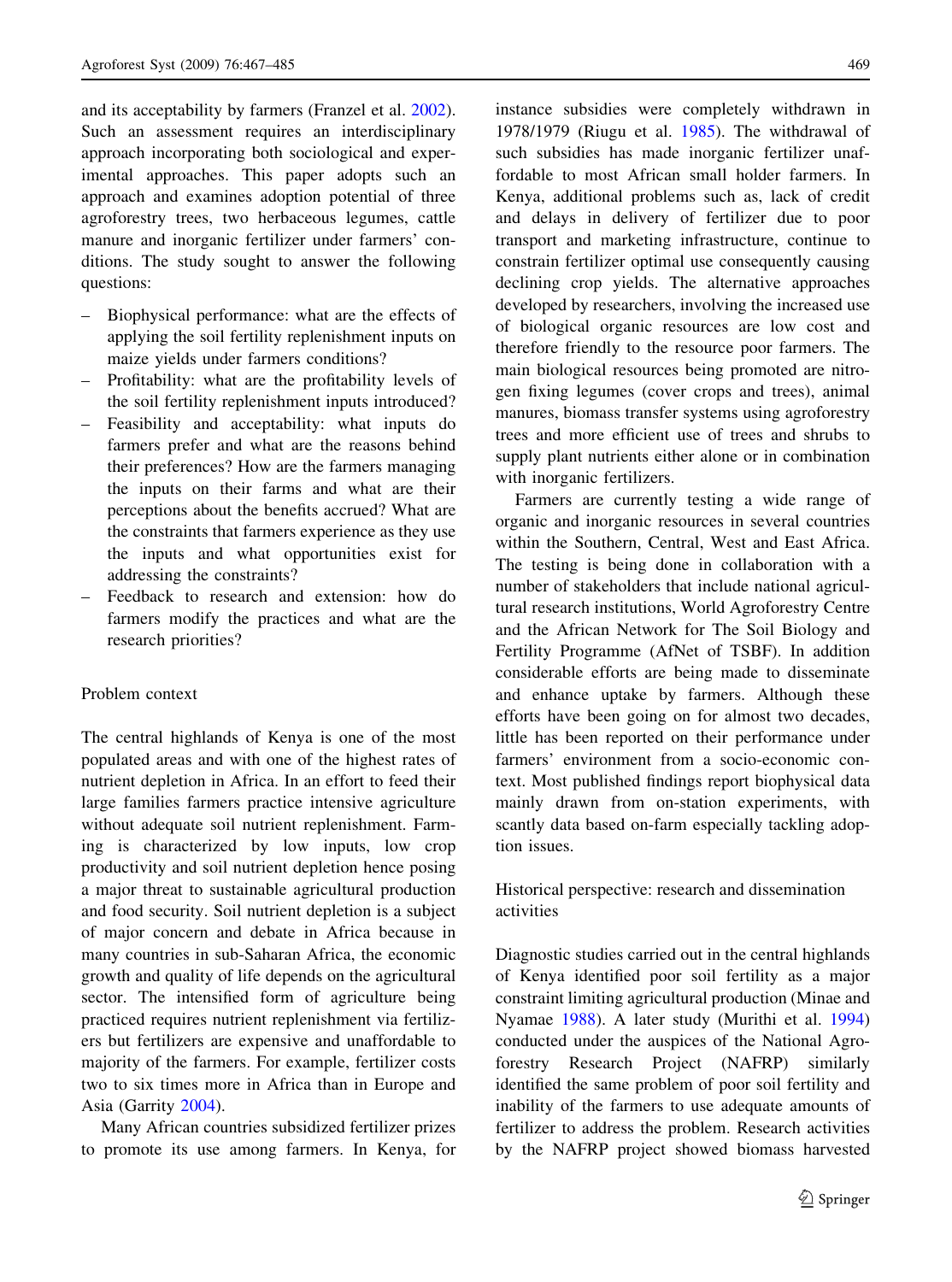from two leguminous shrubs to be effective in increasing maize yields (Mugendi et al. [1999\)](#page-17-0). To scale up these promising technologies and other ''best bets'' developed by other projects in Kenya and in Africa, a project on integrated soil fertility management was initiated in the central highlands of Kenya in 2000. The aim of this project was to evaluate performance of selected soil fertility replenishment options, that involved use of organic materials and inorganic fertilizer, as well as to promote their adoption by farmers through participatory approaches.

The main approach used for dissemination was the mother–baby approach (Snapp et al. [2002](#page-18-0)). This approach was designed to improve the flow of information between farmers and researchers about technology performance and appropriateness under farmer conditions. The mother trial had many treatments, while in the baby trials treatments were fewer and consisted of a subset of the treatments in the mother trials, plus a control. The mother trial had 14 treatments replicated three (3) times and was planted at a public school to facilitate access by farmers. The treatments comprised of six organic resources that were applied solely or combined with inorganic fertilizer at a rate of 60 kg N  $ha^{-1}$ , sole application of inorganic fertilizer and a control. The organic resources were two herbaceous legumes (Mucuna pruriens and Crotalaria ochroleuca), two leguminous shrubs (Calliandra calothyrsus and Leucaena trichandra), Tithonia diversifolia (a road side shrub that produces large quantities of biomass) and cattle manure.

Using the mother–baby approach all the farmers within the vicinity (covering nine villages) of the "mother" sites were given equal opportunities to participate in the study through participation in jointresearch-farmer-extension field days organized every growing season (two growing seasons in a year) at the grain filling stage. During the field days resource persons from the research and extension teams led farmers through the field trials in small groups. As the farmers toured the plots, the resource persons explained the different treatments as the farmers evaluated the treatments using farmer friendly criteria (cob size, crop vigour, color, height) that had been developed together with the farmers. After this exercise, trainings were conducted for each of the groups on how the inputs used in the trials were applied. For example, in the case of tithonia, calliandra, leucanea, crotalaria and mucuna, farmers were trained on how to harvest, prepare by chopping into small pieces and incorporation into the soil. For cattle manure and inorganic fertilizer, they were trained on good manure management and application procedures and rates. The farmers were also trained on the recommended agronomic procedures for growing maize, which was the test crop in the trial. Afterwards plenary sessions were conducted where farmers shared their opinions. They were encouraged to make choices of preffered technologies. The technologies farmers tested on their fields formed the baby trials.

To ensure provision of planting materials to participating farmers, on-farm group tree nurseries were started (Mugwe and Kung'u [2006](#page-18-0)). The tree nurseries were managed by farmer groups that consisted of farmers living close to one another. For the nurseries to run effectively, each group of farmers was trained on tree nursery practices and supplied with seeds of calliandra and leucaena. The nurseries were monitored by the research and extension teams to ensure that they were run properly. Since mucuna and crotalaria were new inputs in the area, they were bulked at the demonstration site and interested farmers accessed the seeds for free.

The mother–baby approach, in addition to generating data on which to assess the technology performance under realistic farmer conditions (through the baby trials), encouraged farmers to actively participate in the trials. This was expected to stimulate farmer adoption of the new technologies and practices. However, after 2 years of promotion activities (2000 and 2001), information was lacking on how farmers tested the inputs and particularly adoption potential of the introduced inputs. This information would help in designing of a more targeted approach.

# Materials and methods

# Description of the study area

The study was conducted in Chuka division of Meru South district of Kenya. The area lies between the Upper Midland Zone two (UM2) and Upper Midland Zone three (UM3) agroecological zones, on the eastern slopes of Mt. Kenya at an altitude of 1,500 m above sea level with an annual mean temperature of  $20^{\circ}$ C and a total bimodal rainfall of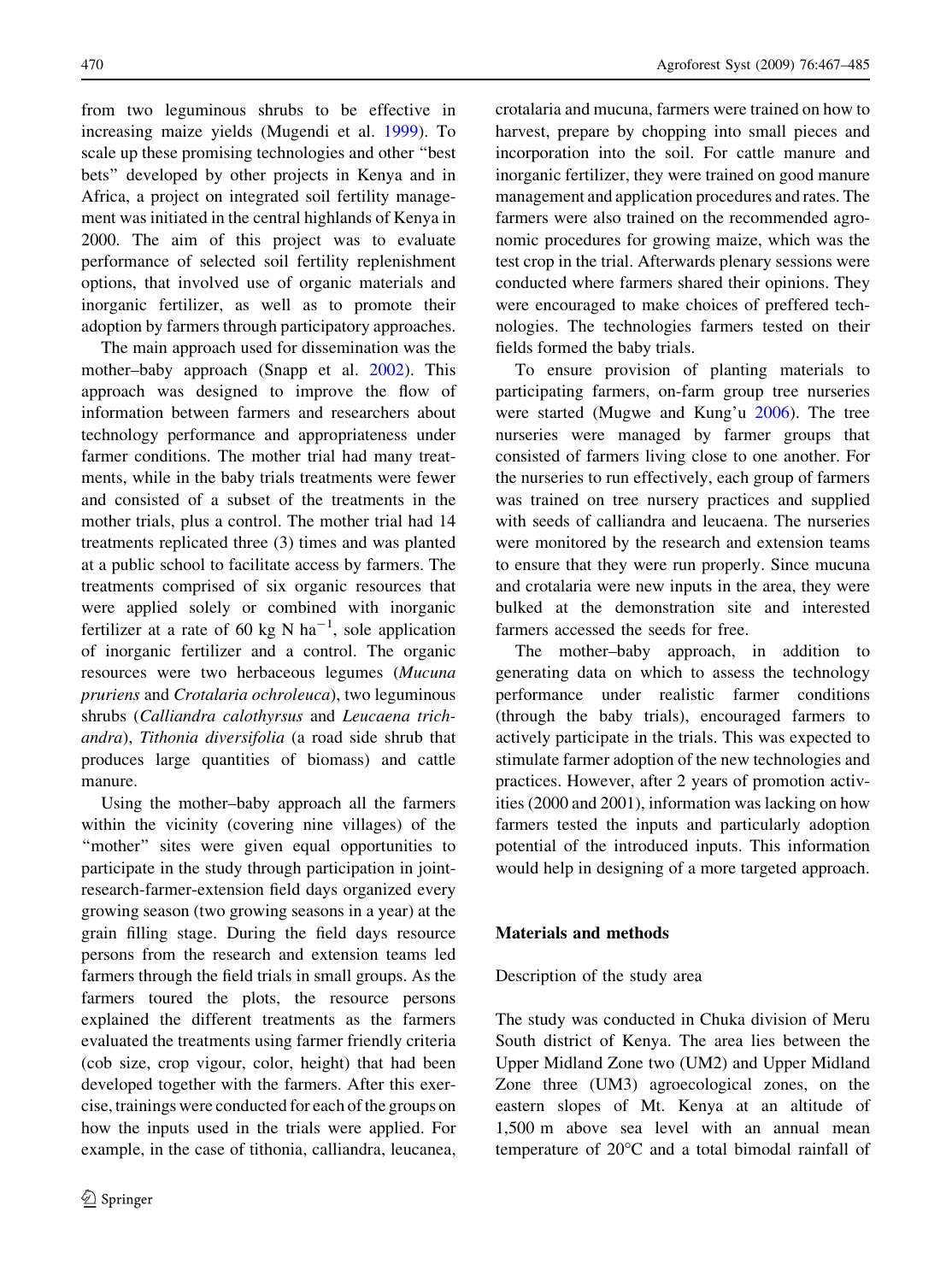1,200–1,400 mm (Jaetzold et al. [2006](#page-17-0)). The rainfall is in two seasons; the long rains (LR) lasting from March through June, and short rains (SR) from October through December. The soils are mainly Rhodic Nitisols (Jaetzold et al. [2006](#page-17-0)), which are deep, well weathered with moderate to high inherent fertility but over time soil fertility has declined due to continuous mining of nutrients without adequate replenishment. Recent studies have reported that they have generally low levels of organic carbon  $(\leq 2.0\%)$ , nitrogen  $(<0.2\%)$ , phosphorus  $(<10$  ppm) and are moderately acidic (pH ranges from 4.8 to 5.4), conditions that result in low crop production. The district is a predominantly maize growing zone with small land holdings ranging from 0.1 to 2 ha with an average of 1.2 ha per household.

The area is characterized by rapid population growth, low agricultural productivity and increasing demands on agricultural resources. In Chuka division, there are about 47,000 farm families and a population of 206,000 with an average family size of 7 persons in the upper zones (UM1-M3) and 9 in the lower zones (Lower midlands). Kirege location where the study was conducted has a high population density of 627 person's  $km^{-2}$ . The area is dominated by farming systems with a complex integration of crops and livestock, and smallholder farms that are intensively managed. The main cash crops are coffee (Coffea Arabica L.) and tea [Camelina sinensis (L.) O. Kuntze] while the main staple food crop is maize (Zea mays L.), which is cultivated from season to season mostly intercropped with beans (Phaseolus vulgaris L.). Other food crops include potatoes (Ipomea batatas (L.) Lam), bananas (Musa spp. L.) and vegetables that are mainly grown for subsistence consumption. Livestock production is a major enterprise especially improved dairy cattle. Other livestock in the area include sheep, goats and poultry.

Type 2 on-farm trials 'designed by researcher but managed by farmers'

On-farm trials designed by researcher and managed by farmers, classified as Type 2 trials (Franzel et al. [2002\)](#page-17-0) were initiated on 15 farms during 2002 LR and data collected for four seasons (Table [1](#page-5-0)). The 15 farmers were selected from those who had participated in field days and trainings conducted during 2000 and 2001 growing seasons. The aim of the trials

was to assess the performance of the different soil fertility replenishment inputs that were being tested and demonstrated at the mother trial, under a variety of farmers' conditions. They consisted of ''one farmer" "one replication" trial design managed by farmers. A trial design of this type simplifies the design and makes it easier for farmers to evaluate the technology. In addition, having many replicates across sites makes it possible to sample under variations in farms management and environment (Mutsaers et al. [1997\)](#page-18-0). These trials were also used to collect data for assessment of profitability of the technologies as recommended by Franzel et al. [\(2002](#page-17-0)). High variability in management among farmers is known to sometimes mask treatment performance and control of some factors is recommended for purposes of providing appropriate biophysical data (Mutsaers et al. [1997\)](#page-18-0). In these Type 2 trials, variability was controlled by ensuring that all farmers participating in the trial used the same maize variety and inorganic fertilizer. The farmers were therefore provided with seed maize (H513) and compound fertilizer (nitro phosphate; 23:23:0) as the source of nitrogen.

Farmers for this trial were distributed across locations within Chuka division (many locations make a division). The treatments were similar to those in the mother trial (two leguminous trees, two herbaceous legumes, cattle manure and tithonia, either applied solely or combined with fertilizer) but farmers tested different numbers of treatments depending on availability of land. Seeds for the herbaceous legumes were provided to farmers and were intercropped between the maize rows. They grew together with the maize until harvesting time. After the maize was harvested, they were left to grow in the field until land preparation for the subsequent season when they were harvested, chopped and incorporated into the soil. Farmers had planted the leucaena and calliandra trees mainly along terraces and on farm boundaries, using seedlings from farmer group nurseries initiated in 2000. Tithonia, on the other, is traditionally found along home hedges and roadsides. At the beginning of each cropping season, farmers harvested prunings of calliandra and leucaena from their farms and of tithonia from the roadsides. After being cut into small pieces, they incorporated into the soil using hand hoes to a depth of 15 cm just like at the on-station trial where they had received training.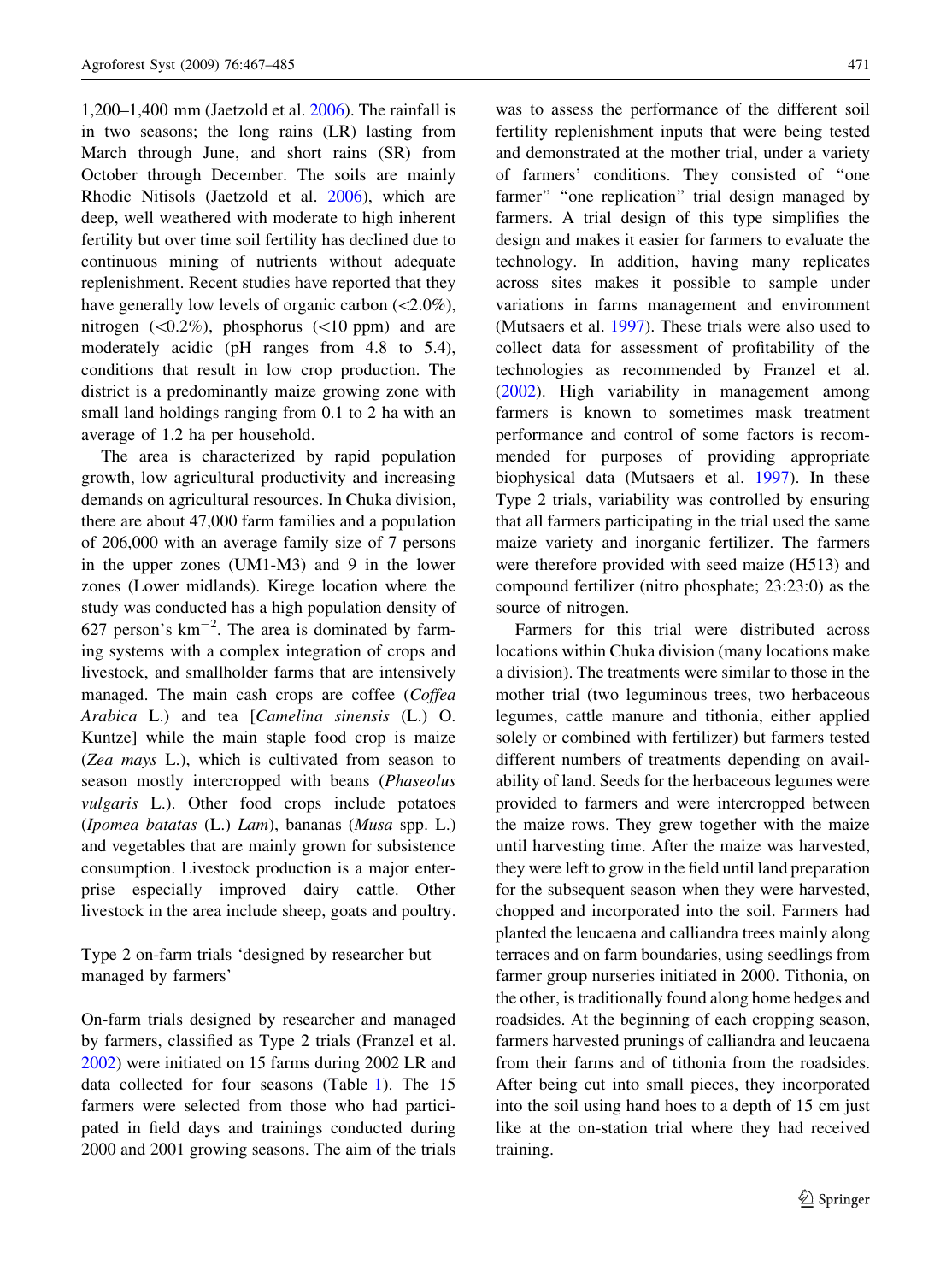|                | <b>Activity</b>   |                          |                          |                                         |                                |                                               |  |
|----------------|-------------------|--------------------------|--------------------------|-----------------------------------------|--------------------------------|-----------------------------------------------|--|
| <b>Season</b>  | <b>Field days</b> | On-farm trials<br>Type 2 | On-farm trials<br>Type 3 | Farmer survey (+<br>informal follow-up) | <b>Economic</b><br>assessments | <b>Key</b><br><i>informants</i><br>interviews |  |
| <b>LR 2000</b> |                   |                          |                          |                                         |                                |                                               |  |
| <b>SR 2000</b> |                   |                          |                          |                                         |                                |                                               |  |
| <b>LR 2001</b> |                   |                          |                          |                                         |                                |                                               |  |
| <b>SR 2001</b> |                   |                          |                          |                                         |                                |                                               |  |
| LR 2002        |                   |                          |                          |                                         |                                |                                               |  |
| <b>SR 2002</b> |                   |                          |                          |                                         |                                |                                               |  |
| LR 2003        |                   |                          |                          |                                         |                                |                                               |  |
| <b>SR 2003</b> |                   |                          |                          |                                         |                                |                                               |  |
| <b>LR 2004</b> |                   |                          |                          |                                         |                                |                                               |  |

<span id="page-5-0"></span>Table 1 Schedule of field and research activities from 2000 to 2004 at Chuka, Meru south district, Kenya

Shaded part, activity carried out during the season

SR short rains season (March to August), LR long rains season (October to February)

During planting, technicians were present to ensure that the required procedures were followed and right amounts of inputs were applied. For example, they weighed the amounts of organic materials to be applied to provide an equivalent of either 60 or 30 kg N ha<sup>-1</sup> depending on the treatment. The net plots measured  $3 \times 3$  m and were laid down by the research team while the planting was done by the farmer with supervision from the researcher. After planting, farmers carried out all the required agronomic practices independently, such as, weeding but the researchers always participated in harvesting activities. Biophysical data (maize and stover yields) and socio-economic (cost of inputs, labor) data were collected from these trials.

Type 3 on-farm trials ''designed and managed by farmers''

A sample of 60 farmers, selected from a list of 182 farmers, who had attended the field days from 2000 to 2001, and were implementing and testing the technologies (they had learnt from the mother trial) on their own were monitored for four seasons. According to classification by Franzel et al. ([2002\)](#page-17-0) these were Type 3 on-farm trials. During the growing season of 2002 LR, 2002 SR, 2003 LR, 2003 SR farmers were

visited and technologies they were testing assessed, plots for each of the treatments measured and marked, and a clear record made on the technologies each farmer was testing. The farmers were also requested to avoid harvesting the maize crop until maturity. At crop maturity the researcher visited the farmers and organized the harvesting and data taking. During harvesting, a representative net plot of  $3 \times 3$  m under different technologies per farmer was marked and maize and stover yields taken.

# Maize yields assessment

During harvesting maize cobs were manually separated from the stover, sun-dried, and packed in paperbags before threshing. After threshing, moisture content of the grains was determined using a moisture meter and grain weights adjusted to 12.5% moisture content.

# Economic analysis

The economic analysis in this study was done without considering soil nutrients dynamics and the resultant maize yields due to long-term application of inorganic and organic inputs. The economic returns from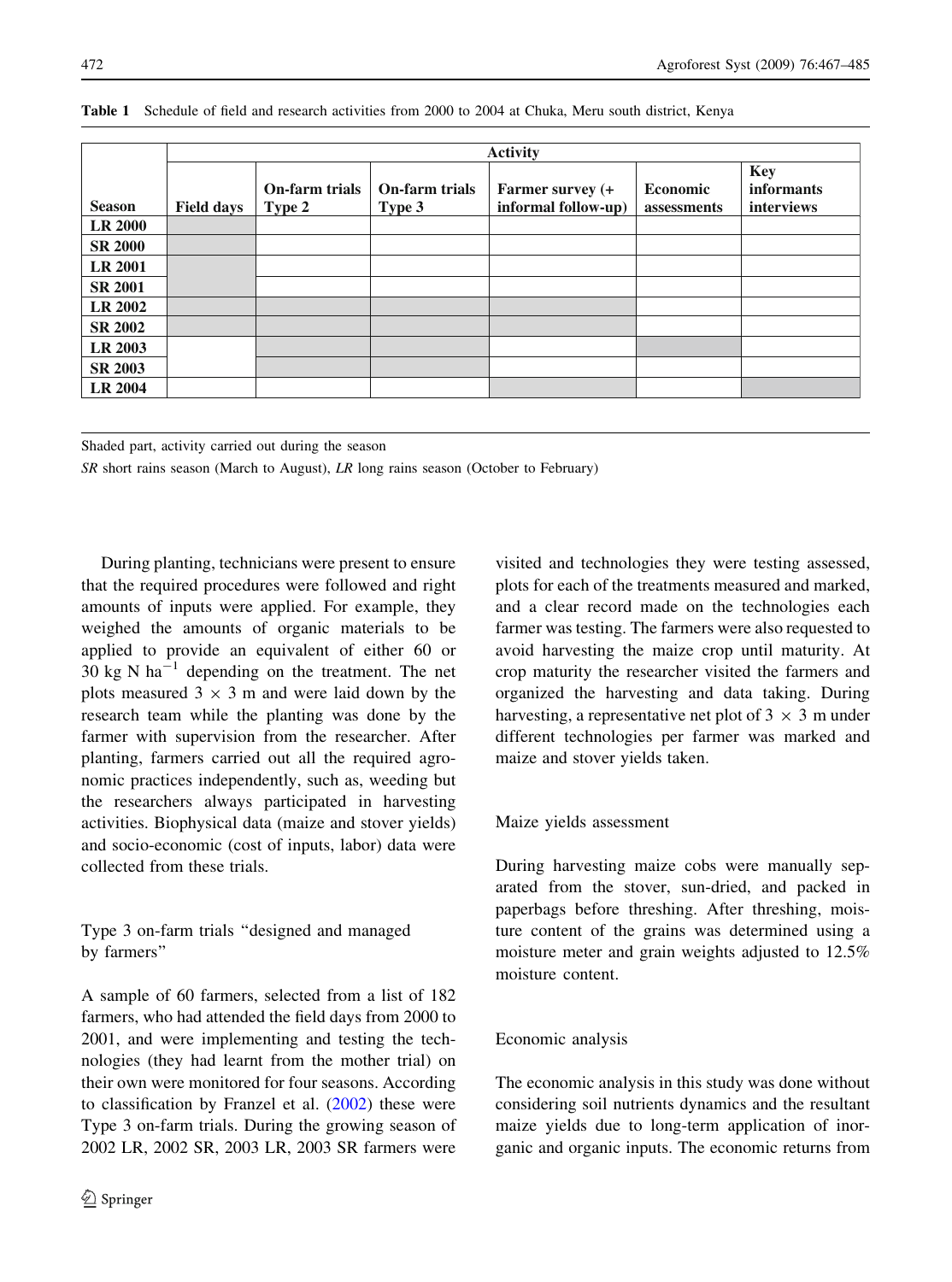Table 2 Parameters used to calculate the economic returns for the different soil nutrient replenishment inputs in Meru South district, Kenya

| Parameter                                            | Actual values               |
|------------------------------------------------------|-----------------------------|
| Price of nitrophosphate fertilizer<br>(NPK, 23:23:0) | 1.38 USD $kg^{-1}$ N        |
| Labor cost                                           | $0.13$ USD $h^{-1}$         |
| Labor cost for planting maize                        | 10.5 USD $ha^{-1}$          |
| Labor for applying fertilizer                        | $0.74$ USD ha <sup>-1</sup> |
| Labor for application of organic<br>inputs           | 2.9 USD 100 $kg^{-1}$ DM    |
| Price of maize                                       | $0.146$ USD $kg^{-1}$       |
| Price of stover                                      | $0.012$ USD $kg^{-1}$       |

 $DM$  dry matter basis. Exchange rate 76 Ksh = 1 USD (Feb 2004)

the application of each treatment were calculated based on partial budgeting. As the term partial budget implies, only those changes in costs and returns that are affected by the alternative scenarios are considered (CIMMYT [1988\)](#page-17-0). Costs included all the expenses of buying, transporting and applying the inputs. Benefits included all the gains obtained from selling the maize grain and stover at the farm gate price during harvest. The local market prices of the various inputs were used in the analysis. Price of fertilizers, transport cost of fertilizer and price of farm yard manure (Table 2) were determined through a market survey conducted in the area. However, since the organic amendments did not have market prices in the area they were costed in terms of the labor involved in harvesting, transportation and incorporation. Labor was valued at the wage rate of hired farm workers. Monetary values were converted to US Dollars (USD) at the exchange rate of 76  $Ksh = 1$  USD (February 2004).

The experimental component was fully farmer managed, therefore the yields were not adjusted (CIMMYT [1988\)](#page-17-0). Net benefit, benefit-cost ratio and return to labor were used in economic evaluation. The net benefit for each treatment was determined as the difference between the benefits and the costs for each technology. Benefit to cost ratio (BCR) was determined as the gross benefits from each technology divided by the respective total costs that varied. Return to labor was determined as the gross benefits less the costs of inputs divided by the cost of labor for each technology.

#### Farmers surveys

To assess feasibility and acceptability of the soil fertility replenishment inputs both informal and formal methods were used to collect data on preference, their management and farmers' experiences. The field days continued being held after starting the trials in 2002 LR and informal discussions were held with the farmers attending. Within the study period, a total of four field days were held; 2002 LR, 2002 SR, 2003 LR and 2003 SR growing seasons. To assess how farmers were testing the inputs, informal followups were carried out for some of the farmers who had registered as testers of any of the inputs. The followups were done during 2002 LR, 2002 SR, 2003 LR and 2003 SR (Table [1\)](#page-5-0) and documentation made on how they were testing and managing the inputs on their farms. During this informal follow-ups, interviews and visual observations on crop performance under the different treatments were made. In addition, farmer's assessment of the treatments were sought and documented.

Formal surveys using interview schedules were also carried out during 2002 LR, 2002 SR and 2004 LR (Table [1\)](#page-5-0). Attendance of the field days and acceptance to test the introduced soil fertility replenishment inputs by the farmers was used as criteria for selecting the sample of farmers to be interviewed. During a farmers field day held in February 22, 2002 (2001 SR) farmers who had tested/taken up the new soil fertility replenishment inputs were registered against the inputs they were testing. A total of 64 farmers were registered. From this list, 31 farmers were randomly selected. These farmers were visited and interviewed using a semi-structured interview schedule during 2002 LR and 2002 SR. During the interviews, visual assessment of the technologies performance was also done. During the field days held from 2000 LR to 2003 LR, a list of all farmers attending was compiled and was consequently used to randomly draw a list of 49 farmers who were interviewed during 2004 LR using a formal interview schedule. Information collected during this interview included: inputs farmers were testing, land sizes dedicated to the inputs, benefits accruing from the use of the inputs, and constraints experienced. The number of trees established for biomass transfer technologies was recorded and information on whether the farmer wished to continue planting more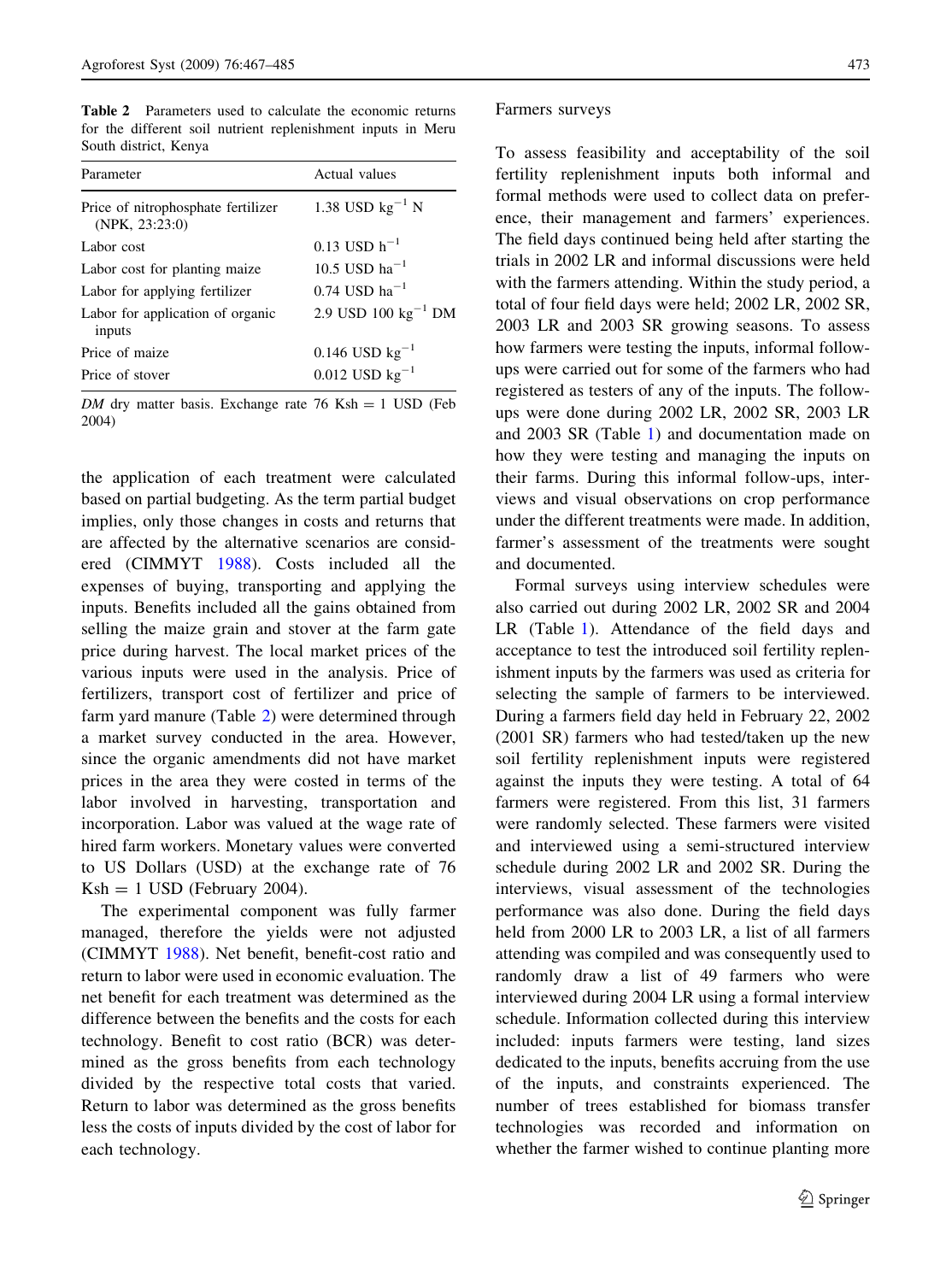trees collected. Continuation of the use of the inputs was also important in this assessment and farmers were asked to state inputs they wished to discontinue/ abandon and any new technologies they wished to add.

# Key informants interviews

Key informants were selected from Kirege village and these consisted of farmers who had consistently attended field days and had used the new inputs throughout the seasons under study. These farmers were visited in September 2004, just after harvesting the 2004 LR crop (Table [1](#page-5-0)), and in-depth interviews conducted informally using standard guidelines. Information was collected on how they would rank the inputs in terms of their own preferences and reasons behind their ranking, practices they thought majority of the farmers in Kirege area would adopt easily, and constraints associated with the implementation of each of the technologies. Farmers were also asked to suggest some solutions to the identified constraints.

# Data management and analysis

Biophysical data (maize yields, economic data) were subjected to Analyses of Variance (ANOVA) using Genstat software. Significant differences were declared significant at  $P < 0.05$  and means were separated by least significant differences (LSD). Due to unbalanced nature of the experiments at the farmers' fields, regression modeling using Genstat programme was used to analyze differences in mean yields (Stern et al. [2004\)](#page-18-0). This yielded predicted means that each had an estimated standard error (SE) but the average LSD or standard error of differences (SED) at  $\alpha = 0.05$  was used to compare the means. To determine differences in yields variability between on-station and on-farm experiments, coefficient of variation (CV), which is a measure of scatteredness of data (Stern et al. [2004](#page-18-0)) was used.

Data obtained from the formal surveys was first subjected to descriptive analysis using Statistical Programme for Social Scientists (SPSS), version 11.2. Technology preference by farmers was examined by exploring technologies farmers had and summarized using frequency tables and percentages. Farmer management practices, benefits, and constraints experienced by farmers were also analysed and presented in form of frequency tables. The hypothesis that farmers preferred using a combination of organic resources and inorganic fertilizer to sole applications and planted the combinations in larger land sizes than sole applications was tested using the independent samples *t*-test and declared significant at  $\alpha = 0.05$ . Analytical data collected from the informal interviews were analysed thematically and used to complement data collected from the formal surveys.

# Results

# Biophysical performance

Maize yields from the on-farm trials varied significantly among the treatments and the seasons (Tables [3](#page-8-0), [4](#page-9-0)). In the Type 2 trial, maize yields were significantly higher in cattle manure alone and cattle manure  $+30$  kg N ha<sup>-1</sup> than in all the other treatments during 2002 LR. Maize yields ranged from 1.4 t ha<sup>-1</sup> (control) to 4.8 t ha<sup>-1</sup> (cattle manure +  $30 \text{ kg N} \text{ ha}^{-1}$ ) in 2002 SR, while in 2003 LR yields ranged from 1.0 t ha<sup>-1</sup> (control) to 4.7 t ha<sup>-1</sup> (cattle manure  $+30$  kg N ha<sup>-1</sup>). During 2003 SR, mucuna, crotalaria, cattle manure and leucaena combined with fertilizer recorded significantly higher yields than sole application treatments. This suggests that the integration of these organic materials with fertilizer was more beneficial to the maize crop than the sole applications. The Type 2 trials generally showed that the lowest yields were obtained from herbaceous legumes and the control treatment, while manure, tithonia, calliandra and leucaena gave the highest yields in most seasons.

In the Type 3 trial, highest maize yields during 2002 LR season were obtained from inorganic fertilizer, calliandra, cattle manure, cattle manure  $+$ 30 kg N, and manure  $+$  tithonia  $+$  fertilizer treatments (Table [4\)](#page-9-0). In 2002 SR, highest maize yields were obtained from tithonia + 30 kg N ha<sup>-1</sup>, cattle manure  $+30 \text{ kg N}$  ha<sup>-1</sup> and inorganic fertilizer treatments. In 2003 SR, highest yields were recorded from cattle manure and mucuna  $+$  fertil $izer + manure$  treatments. Except for herbaceous legumes, all organic materials alone or in combination with fertilizer gave reasonable yields of more than  $3.5$  t ha<sup>-1</sup> in most seasons. Generally, the effect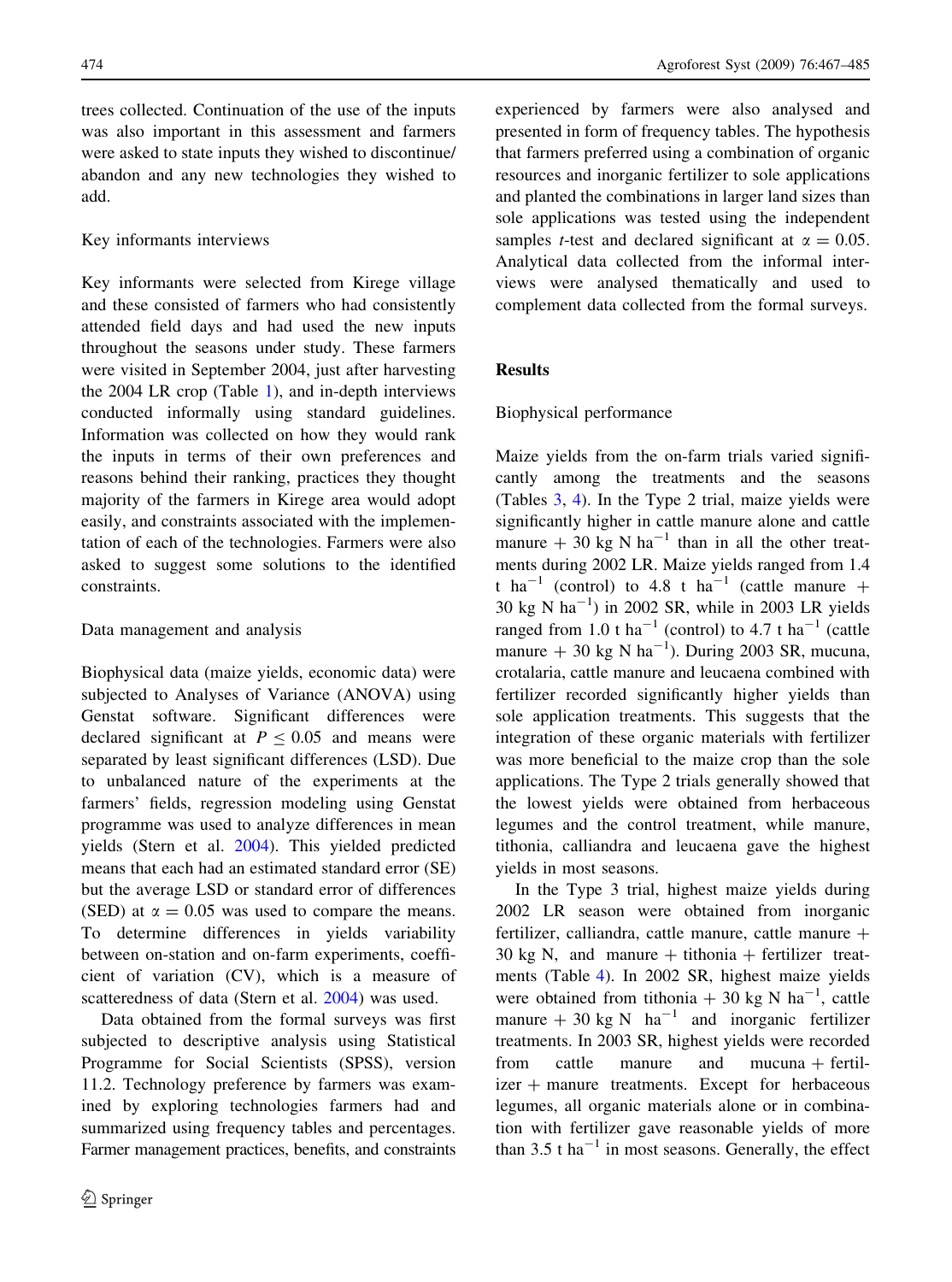<span id="page-8-0"></span>

| <b>Table 3</b> Maize grain<br>yields from "Type 2" trial | Treatment                                           | 2002 LR | 2002 SR | 2003LR | 2003 SR |
|----------------------------------------------------------|-----------------------------------------------------|---------|---------|--------|---------|
| during 2002 LR to 2003 SR                                | Mucuna pruriens <sup>a</sup>                        | 1.6     | 2.7     | 1.6    | 2.3     |
| under different soil<br>management inputs at             | Mucuna + 30 kg N ha <sup><math>-1a</math></sup>     | 1.2     | 1.4     | ND     | 3.2     |
| Chuka, Kenya                                             | Crotalaria ochroleuca <sup>a</sup>                  | 0.4     | 2.5     | 1.0    | 1.6     |
|                                                          | Crotalaria + 30 kg N ha <sup>-1a</sup>              | 3.3     | 4.5     | 2.8    | 3.3     |
|                                                          | Cattle manure                                       | 3.8     | 4.2     | 4.2    | 2.6     |
|                                                          | Cattle manure $+30$ kg N ha <sup>-1</sup>           | 4.2     | 4.8     | 4.7    | 5.3     |
|                                                          | Tithonia diversifolia                               | 1.3     | 2.4     | 2.4    | 5.0     |
|                                                          | Tithonia + 30 kg N ha <sup>-1</sup>                 | 2.8     | 3.4     | 3.7    | 3.2     |
|                                                          | Calliandra calothyrsus                              | 3.2     | 4.1     | 2.2    | 3.4     |
|                                                          | Calliandra + 30 kg N ha <sup>-1</sup>               | 1.7     | 4.4     | 4.0    | 4.3     |
| SED Standard error of                                    | Leucaena trichandra                                 | 1.8     | 4.7     | 2.1    | 1.9     |
| differences between means,                               | Leucaena + 30 kg N ha <sup>-1</sup>                 | 2.1     | 4.2     | 3.3    | 3.9     |
| ND not determined                                        | Recommended rate of fertilizer (60 kg N $ha^{-1}$ ) | 3.0     | 3.9     | 3.2    | 3.2     |
| <sup>a</sup> The legumes were                            | Control                                             | 1.1     | 1.4     | 1.2    | 1.2     |
| intercropped with maize<br>and application rate varied   | $\boldsymbol{P}$                                    | < 0.001 | 0.001   | 0.032  | 0.001   |
| depending on the amount of                               | Coefficient of variation (CV)                       | 23%     | 21%     | 27%    | $32\%$  |
| biomass harvested during<br>the previous season          | <b>SED</b>                                          | 0.4     | 0.6     | 0.9    | 0.6     |

of combining organic materials with fertilizer on maize yields in the on-farm trials had no definite trend possibly because of the variability among fields especially in Type 3 trial. However, crotalaria, cattle manure, tithonia, calliandra and leucaena in combination with fertilizer showed improved maize performance.

Some farmers in the Type 3 trial mixed different organic materials. Maize yields during 2002 LR for these mixtures ranged from 2.4 to 4.3 t  $ha^{-1}$ compared to  $0.4$  t ha<sup>-1</sup> from the control treatment while during 2003, yields ranged from 2.0 to 5.6 t  $ha^{-1}$  against the control treatment that had 2.0 t ha<sup>-1</sup> (Table [4](#page-9-0)). The yields from the farms were observed to be highly variable among the treatments and farmers. The Type 3 trials had higher variability than the Type 2 trials. For example, in 2003 LR coefficient of variation (CV) for the Type 2 trial was 27% while that of Type 3 trials was 43%. In 2003 SR, CV for the Type 2 trials was 32% while that of the Type 3 was 54%.

# Economic returns

There were significant differences in net benefits, BCR and return to labor among the treatments. Manure plus half recommended rate of inorganic fertilizer gave the highest net benefit while control gave the lowest with USD 938.8 and 63.3, respectively (Table [5\)](#page-9-0). This implies that manure  $+30 \text{ kg N}$  ha<sup>-1</sup> was the most profitable followed by tithonia  $+$ 30 kg N with USD 795. On the other hand, the sole applications of tithonia and manure gave lower net benefits of USD 542 and 304, respectively. The BCR is used as an indicator of the profitability of a given practice. A BCR of one (1) is the breakeven point for the farmer while BCR of below one (1) implies that the farmer is not recovering the cost. Sole manure gave the highest BCR and return to labor with 2.9 and 3.6, respectively, followed by manure  $+$  fertilizer treatments. All treatments with organic materials, except calliandra plus fertilizer, recorded a BCR of about 2.0, the minimum acceptable for most smallholder farming communities (Mafongoya et al. [2006](#page-17-0)).

#### Feasibility and acceptability

#### Preference of soil fertility replenishment technologies

The results from farmer's surveys showed that the proportion of farmers using the different technologies varied and that technologies were practiced on different land sizes (Table [6\)](#page-10-0). The first formal survey involving 31 farmers, carried out during 2002 LR showed that majority of the farmers were using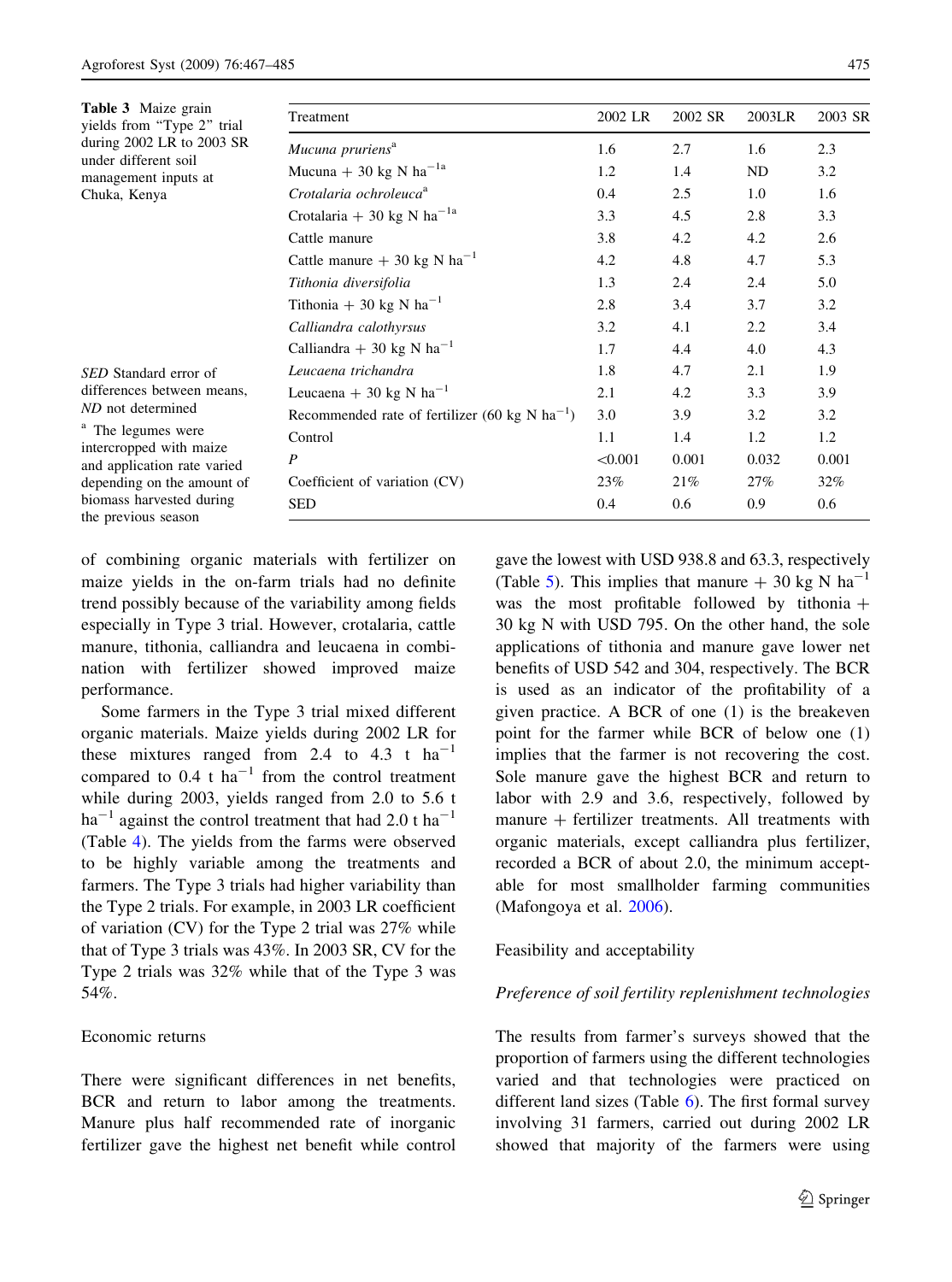| Treatment                                       | Maize grain $t$ ha <sup>-1</sup> |           |                          |                 |
|-------------------------------------------------|----------------------------------|-----------|--------------------------|-----------------|
|                                                 |                                  | 2002 LR   | 2003 LR                  | 2003 SR         |
| Mucuna pruriens                                 |                                  | 0.1(4)    | $\overline{\phantom{0}}$ | 3.3(5)          |
| Mucuna + 30 kg N ha <sup>-1</sup>               |                                  |           | 1.2(6)                   | 1.6(5)          |
| Crotalaria ochroleuca                           |                                  | 0.3(4)    |                          | 2.0(5)          |
| Crotalaria + 30 kg N $\rm{ha}^{-1}$             |                                  |           |                          | 2.3(4)          |
| Cattle manure                                   |                                  |           | 4.0(8)                   | 4.3 (7)         |
| Cattle manure $+30$ kg N ha <sup>-1</sup>       |                                  | 4.9 $(7)$ | 5.6(6)                   | 2.9(6)          |
| Tithonia diversifolia                           |                                  |           |                          | 3.7             |
| Tithonia + 30 kg N ha <sup>-1</sup>             |                                  | 4.7(8)    | 7.7(6)                   | 2.9(6)          |
| Calliandra calothyrsus                          |                                  | 5.1(4)    |                          | 3.8(5)          |
| Calliandra + 30 kg N ha <sup>-1</sup>           |                                  |           |                          | 0.8(4)          |
| Leucaena trichandra                             |                                  | 4.3(4)    | 2.1(4)                   |                 |
| Leucaena + 30 kg N ha <sup>-1</sup>             |                                  |           |                          |                 |
| Fertilizer @ 60 Kg N ha <sup>-1</sup>           |                                  | 5.0(6)    | 5.5(5)                   | 3.5(5)          |
| Manure + tithonia                               | 4.2(5)                           |           |                          |                 |
| Manure + Tithonia + fertilizer $a$              |                                  |           | 1.1(5)                   |                 |
| Manure + Calliandra + Leucaena + fertilizer $a$ |                                  |           | 4.4(4)                   |                 |
| Mucuna + fertilizer + manure <sup>a</sup>       |                                  | 3.6(3)    | 3.6(4)                   | 5.6(4)          |
| Calliandra + manure <sup>a</sup>                |                                  | 2.4(3)    |                          | 3.6(6)          |
| Calliandra + tithonia + fertilizer <sup>a</sup> |                                  | 4.2(3)    |                          | 2.2(6)          |
| Crotalaria + leucaena <sup>a</sup>              |                                  |           |                          | 2.0(4)          |
| Crotalaria + manure + fertilizer $a$            |                                  |           |                          | 2.4(4)          |
| Leucaena + manure <sup>a</sup>                  |                                  | 3.9(4)    |                          | 2.9(3)          |
| Mean                                            |                                  | 2.8       | 3.0                      | 3.1             |
| Control                                         |                                  | 0.4       | 2.0                      | 2.0             |
| P                                               |                                  | 0.004     | < 0.001                  | 0.001           |
| Coefficient of variation (CV)                   |                                  | 45%       | 43%                      | 54%             |
| <b>SED</b>                                      |                                  | 0.5       | 1.1                      | 0.9             |
|                                                 |                                  |           |                          |                 |
| Treat                                           | Net benefit (USD)                |           | <b>BCR</b>               | Return to labor |
| Manure                                          | 542                              |           | 2.9                      | 3.6             |
| Manure $+30$ kg N ha <sup>-1</sup>              | 938.8                            |           | 2.5                      | 3.1             |

<span id="page-9-0"></span>Table 4 Maize grain yields from "Type 3" tria during 2002–2003 SR und different soil managemen inputs at Chuka, Kenya

<sup>a</sup> Farmers' modifications  $-$  = not determined (number of farmers who had the treatment were le than four) SED Standard error of differences between mean values in  $\text{parent}$  hesself  $\text{number}$  of farms

Table 5 Net benefit, Benefit-cost ratio (BCR) and return to labor (USD) during the 2003 long rain season in Chuka, Meru South District, Kenya

Tithonia 304.3 1.8 2.1 Tithonia + 30 kg N ha<sup>-1</sup> 795 2.2 2.8 Calliandra + 30 kg N ha<sup>-1</sup> 337.4 1.2 1.3 Leucaena + 30 kg N ha<sup>-1</sup> 462 1.8 2.1 Fertilizer  $\omega$  60 kg N ha<sup>-1</sup> 360 1.3 2.7 Control 63.3 0.6 -0.2 LSD  $96 \t 0.4 \t 0.5$ 

manure plus fertilizer (41%) followed by sole fertilizer (24%). These were also the technologies being used on the largest land sizes of  $487$  and  $625 \text{ m}^2$ , respectively (Table [6](#page-10-0)).

During 2002 SR, the trend observed in 2002 LR changed and majority of the farmers during this season were using manure plus fertilizer (47%) followed by tithonia  $+$  fertilizer (27%). During this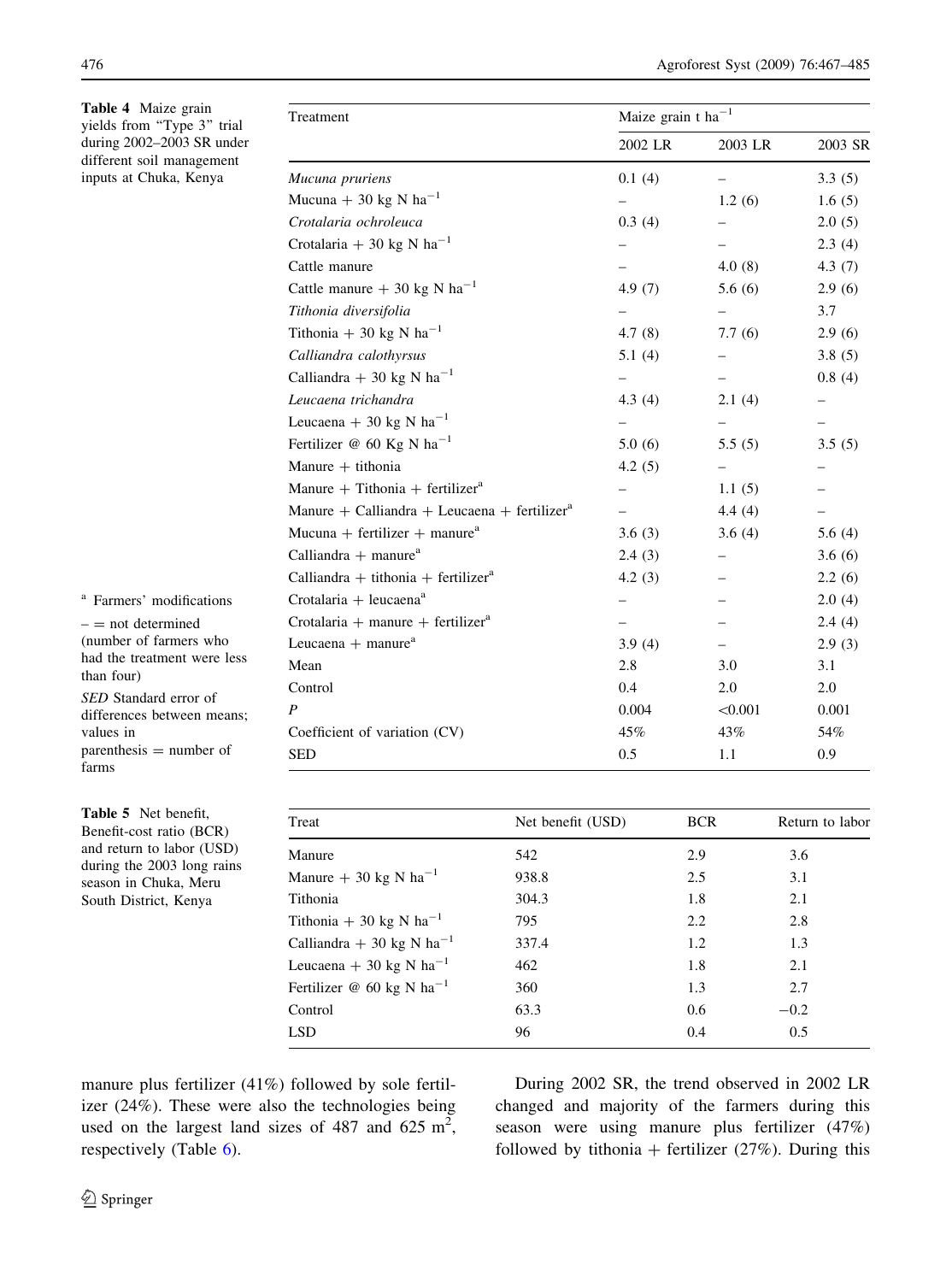| Technology                | Percentage $(\%)^a$ |         |         | Land size $(m^2)$ |         |         |
|---------------------------|---------------------|---------|---------|-------------------|---------|---------|
|                           | 2002 LR             | 2002 SR | 2004 LR | 2002 LR           | 2002 SR | 2004 LR |
| Calliandra alone          | 8                   | 4       | 20      | 44                | 38      | 55      |
| Calliandra $+$ fertilizer | 8                   | 18      | 16      | 26                | 36      | 61      |
| Leucaena alone            | 4                   |         | 10      | 63                | None    | 86      |
| Leucaena $+$ fertilizer   | 8                   | 14      | 18      | 23                | 29      | 64      |
| Mucuna alone              | 6                   | 4       | 12      | 24                | 28      | 30      |
| $Mucuna + fertilizer$     | 10                  | 10      | 31      | 76                | 26      | 90      |
| Crotalaria alone          | 4                   | 6       |         | 29                | 24      |         |
| $Crotalaria + fertilizer$ | $\mathfrak{D}$      | 16      | 6       | 27                | 30      | 30      |
| Manure alone              | 12                  | 20      | 31      | 109               | 388     | 303     |
| Manure $+$ fertilizer     | 41                  | 47      | 65      | 625               | 315     | 267     |
| Tithonia alone            | 10                  | 10      | 31      | 66                | 28      | 199     |
| Tithonia $+$ fertilizer   | 16                  | 27      | 39      | 288               | 36      | 65      |
| Fertilizer                | 24                  | 18      | 33      | 487               | 229     | 175     |

<span id="page-10-0"></span>Table 6 Number of farmers using the different soil fertility replenishment inputs and their land sizes during 2002 LR, 2002 SR and 2004 LR seasons at Chuka, Meru south district, Kenya

Percentages do not sum to 100 because farmers often practiced more than one technology

season manure alone and manure plus fertilizer were being used on the largest land sizes of 388 and  $315 \text{ m}^2$ , respectively. These were followed by fertilizer, which had  $229 \text{ m}^2$ . During 2004 LR, majority of the farmers used manure plus fertilizer and tithonia plus fertilizer with 65 and 39%, respectively (Table 6). Manure alone and manure plus fertilizer were used on the largest land sizes of 303 and  $267 \text{ m}^2$ , respectively. Though this was a reduction in land size for these technologies compared to 2002 SR, land sizes dedicated to the other technologies generally increased. For example, the area under tithonia was  $28 \text{ m}^2$  in  $2002 \text{ SR}$  but increased to 199 m<sup>2</sup> in 2004 LR.

# Modifications

Farmers were observed to have modified application of inputs from what was demonstrated at the mother trial. Instead of using single input application like it had been demonstrated during the trainings, farmers mixed the inputs and the number of farmers using mixtures increased over the seasons. They mainly mixed the easily available organic materials (manure and tithonia) and the herbaceous legumes. The main reason advanced by farmers for mixing the materials was that they lacked adequate materials for incorporation and that they already knew that their soil

suffered from infertility and thus needed large amounts of biomass. For example, farmers indicated that they added manure or tithonia to the legumes so that the legumes would grow vigorously and provide a lot of biomass for applying into the soil during the following season. This is important, as the amount of plant nutrients supplied via organic materials is highly dependant on the quantity of the organic materials applied.

Farmers also indicated that crop performance was better in plots where the mixtures were applied compared to those that received pure organic materials. A follow-up done in 2004 LR season identified a farmer who had used combinations of organic materials in all his plots and was excited about the exceptionally good performance (Mbae M'rachi, personal communication). Though 2004 LR was a season with poor rainfall, the farmer reported getting very good yields from these plots citing maize yields to be similar to those received during a normal rainy season.

# Use of organics and organic–inorganic combinations

A comparison was made on the extent of use of the four major organic inputs (leguminous trees, herbaceous legumes, manure and tithonia) introduced to farmers during the different seasons. In 2002 LR,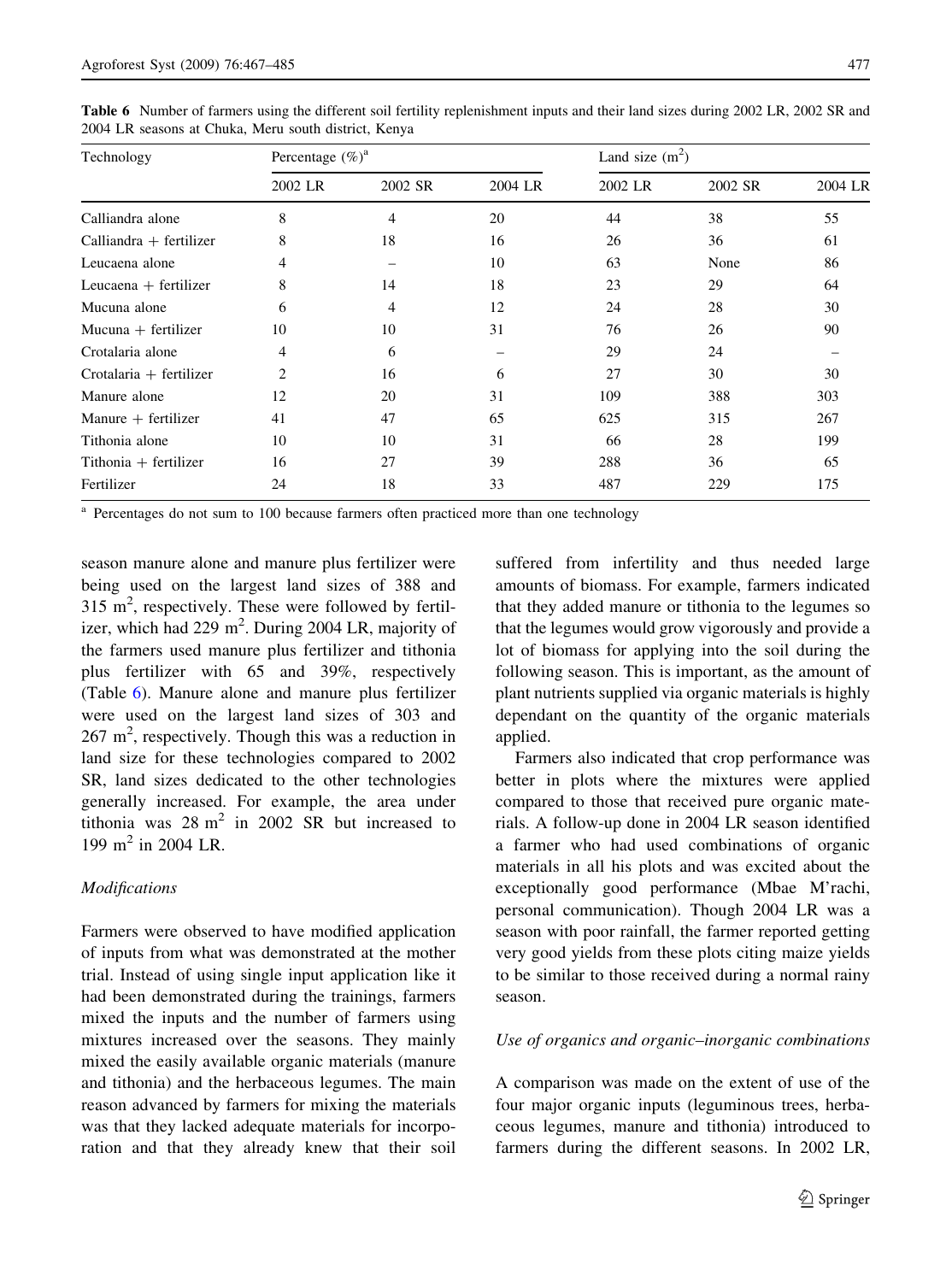

Fig. 1 Percentage of responses by farmers using the different organic materials during 2002 LR, 2002 SR, 2004 LR at Chuka, Meru south district, Kenya; LR Long rains, SR Short rains



Fig. 2 Percentage of responses by farmers who had sole organic materials and organic–inorganic combinations in May 2004; LR Long rains, SR Short rains

tithonia was the organic material mostly used (25%) while in 2002 SR, all the organic materials were used almost equally (Fig. 1). However in 2004 LR, manure and tithonia were used the most while herbaceous legumes were used the least. Generally, the use of tithonia, leguminous trees and manure increased from 2002 LR to 2004 LR but the use of herbaceous legumes decreased. Farmers reported that the decreased use of herbaceous legumes was due to poor performance of these legumes as they produced little biomass and sometimes reduced maize yields. This is consistent with the data obtained from the trials. Farmers also reported that coiling of mucuna on maize stems could have resulted to poor maize yields in mucuna plots.

In all the seasons, organic–inorganic combinations were mostly used, while sole fertilizer was least used (Fig. 2). More than 50% of the respondents indicated

Table 7 A comparisons of land sizes planted with applications of combinations of organic and inorganic fertilizer versus sole organic or inorganic fertilizer during 2002 LR

| Treatment <sup>a</sup>    | Mean land size $(m^2)$ <i>t</i> -test ( <i>P</i> value) |       |
|---------------------------|---------------------------------------------------------|-------|
| Calliandra alone          | 44                                                      | 0.027 |
| $Calliandra + fertilizer$ | 26                                                      |       |
| Mucuna alone              | 24                                                      | 0.035 |
| $Mucuna + fertilizer$     | 76                                                      |       |
| Manure alone              | 109                                                     | 0.002 |
| $M$ anure + fertilizer    | 625                                                     |       |
| Tithonia alone            | 66                                                      | 0.037 |
| Tithonia $+$ fertilizer   | 288                                                     |       |
|                           |                                                         |       |

<sup>a</sup> Only significant comparisons are reported

that they combined the two resources because they could only afford modest amounts of fertilizer and as such supplemented with the organic materials. The main fertilizers that farmers used were diammonium phosphate (DAP) and nitrophosphate (NPK; 23:23:0 and 20:20:0) fertilizers and the amounts applied were small, supplying about  $20-30$  kg N ha<sup>-1</sup>. The recommended rate of fertilizer rate application in this region is 60 kg N ha<sup>-1</sup>.

In terms of levels of using an integration of organic and inorganic fertilizer, the results showed that farmers used organic-inorganic combinations on significantly larger plots than sole organic resources or inorganic fertilizer ( $P < 0.05$ ). Plot sizes planted with sole mucuna, tithonia and manure were smaller than those that had these organic materials combined with inorganic fertilizer in 2002 LR (Table 7). The land sizes of other organic resources (crotalaria and leucaena) were not significantly different. However, in 2002 SR, there were no significant differences between land sizes planted with organic–inorganic combinations and sole organic resources but fertilizer was used on significantly larger plot sizes than all other resources. In 2004 LR season, treatments with mixed organic materials  $+$  inorganic fertilizer (titho $nia + manure, manure + tithonia + fertilizer and$  $mucuna + manure + fertilizer)$  were applied on larger plots than inorganic fertilizer  $(P < 0.05)$ . During this season, sole application of manure and tithonia were used on significantly larger sizes than their combinations. This observation seems to be related to the general decrease in fertilizer use over the seasons as previously stated.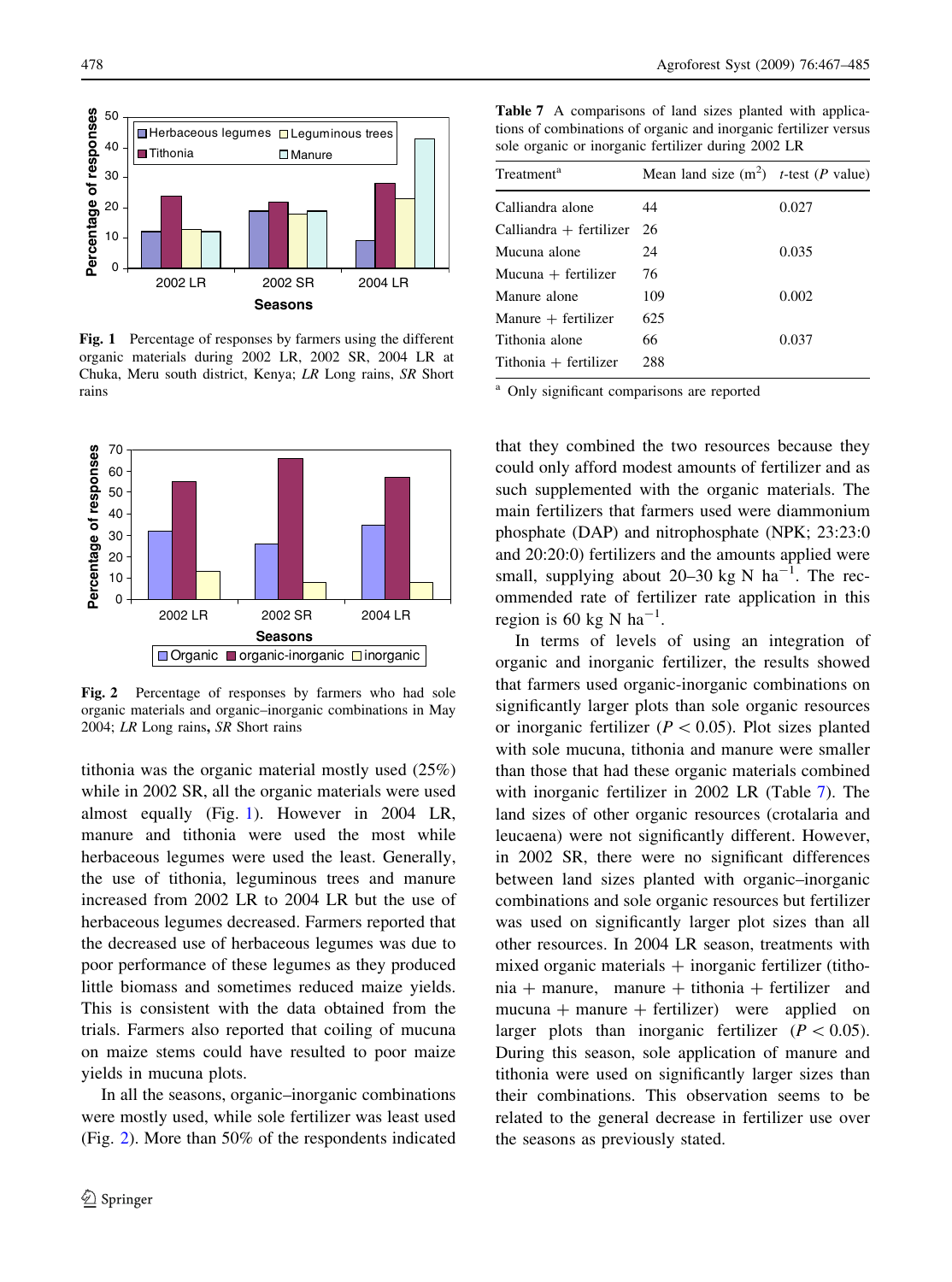# Farmers' continuation and addition of new technologies

Of the 31 farmers surveyed in 2002 LR, 12 (39%) wished to add new technologies during the following season (2002 SR). Of the 12 farmers, majority (92%) wanted to have leguminous shrubs followed by Tithonia diversifolia possibly because of the good yields they had observed at the demonstration site and on the farms. During the 2002 LR, 26 out of the 31 farmers wished to continue with all the technologies they had while only five wished to drop some of the technologies such use of crotalaria and fertilizer.

During 2004 LR season, 14 out of the 49 farmers (29%) mentioned that they wished to drop some of the technologies. Of these 14 farmers, 6 (43%) wished to drop crotalaria while 36% wished to drop mucuna mainly because of poor performance and future availability of seed. However, in case of mucuna, farmers also reported that they wished to discontinue its use because it adversely affected maize yields by coiling on the maize stems since the two were intercropped. Only a few, 3 out of the 14 (21%) wished to drop tithonia and calliandra citing problems of unavailability of adequate amounts of biomass.

# Planting of trees for biomass production

Thirty (30) out of the 31 farmers surveyed were found to have planted calliandra, tithonia and leucaena during 2002 LR and 2002 SR mainly for producing biomass. They had obtained planting materials from on-farm nurseries that were initiated in 2000. Different niches were adopted for planting these shrubs, with majority of the farmers planting them along terraces (61%), 52% planted around homesteads while 23% planted them in the cropland. The farmers had used block, single and double row planting arrangements with majority (65%) adopting the double row arrangement followed by single row arrangement (51%). The number of trees planted by individual farmers was variable among the species and between the two seasons. The number of farmers planting each of the species and the number of trees planted were less in 2002 LR (48 trees per farmer) compared to 2002 SR (59 trees per farmer). In addition, a significantly higher number of calliandra and leucaena than tithonia was planted during the two seasons, with 131, 139 and 51 trees per farmer, respectively. Farmers indicated that they preferred planting calliandra and leucaena more than tithonia because tithonia could easily be found along the roadside while calliandra and leucaena were new species in the area.

More than 50% of the farmers had started using the trees during 2002 LR and 2002 SR. Tithonia was solely used for applying into the soil while the leguminous trees were used for both fodder and for soil fertility improvement through direct application of prunings harvested from the trees into the soil. However, more than 80% of the farmers used them for fodder while only about 20% used them for soil fertility improvement by incorporating fresh prunings into the soil. During the survey, farmers were asked if they were planning to plant more trees in future. Farmers indicated that they planned to continue planting more trees for biomass production. Majority of the farmers (62%) planned to plant all the three species, i.e., calliandra, leucaena and tithonia during the following season. This was encouraging because it showed interest of farmers to continue implementing the technologies.

# Benefits, constraints and copping strategies

Farmers reported that they received several benefits from the new soil fertility replenishment inputs (Table [8](#page-13-0)). During 2002 LR increased maize yields was cited by majority of the farmers (97%) while in 2002 SR, increased yields, improved animal health and increased soil fertility was cited by majority of the farmers. This scenario changed in 2004 LR with more farmers citing benefits of soil improvement, which included improved soil structure (23%) and improved soil fertility (36%; Table [8](#page-13-0)). However, farmers experienced a wide range of problems while using the inputs. A total of 42 (86%) farmers out of the farmers surveyed during 2004 LR reported experiencing problems. The most commonly cited problems by those farmers using the organic materials (tithonia, calliandra, leucaena and herbaceous legumes) were high labor demand  $(>60\%)$  and scarcity of biomass for incorporation (52%). Other problems were lack of seed and presence of stalk borer, an insect pest that attacks maize. It was interesting to note that the problem of inadequate biomass, which had been cited earlier during 2002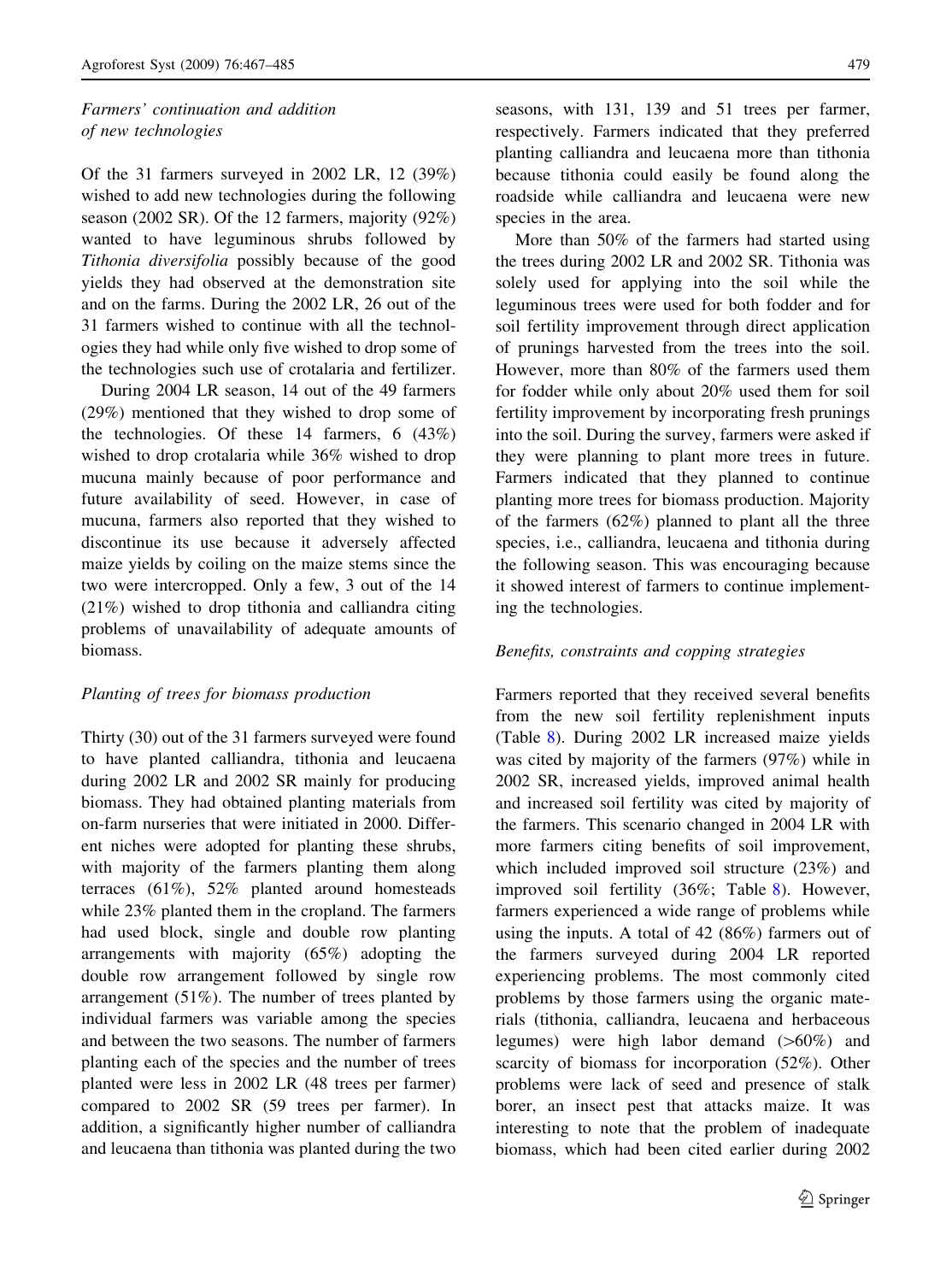<span id="page-13-0"></span>

| <b>Table 8</b> Benefits<br>mentioned by farmers using | <b>Benefits</b>          | Number of farmers <sup>a</sup> |                    |                    |  |
|-------------------------------------------------------|--------------------------|--------------------------------|--------------------|--------------------|--|
| the soil fertility<br>replenishment inputs during     |                          | 2002 LR $(n = 31)$             | 2002 SR $(n = 31)$ | 2004 LR $(n = 49)$ |  |
| 2002 LR, 2002 SR and 2004                             | Increased maize yields   | 30 $(97%)$                     | 30 $(97%)$         | 47 (96%)           |  |
| LR at Chuka, Meru south                               | Increased soil fertility | 8(26%)                         | 14 $(45%)$         | 14 (36%)           |  |
| District, Kenya                                       | Improved animal health   | 6(19%)                         | 15 $(48%)$         | $5(11\%)$          |  |
|                                                       | Increased milk           | 4(13%)                         | 11 $(36%)$         | 2(4%)              |  |
|                                                       | Soil erosion control     | None                           | 4(13)              | $5(11\%)$          |  |
|                                                       | Moisture retention       | 2(7%)                          | 2(7%)              | None               |  |
|                                                       | Improved soil structure  | None                           | None               | 11 $(23%)$         |  |
| <sup>a</sup> Percentages do not sum to                | Increased fodder         | 6(19%)                         | 11(35%)            | 21(45%)            |  |
| 100 because farmers often                             | Increased manure         | None                           | None               | 2(4%)              |  |
| reported more than one<br>benefit                     | Boundary marker          | None                           | None               | 2(4%)              |  |

farmer surveys was not cited by many farmers in 2004 LR as expected possibly because farmers had planted trees on the farms for producing biomass. Farmers addressed the labor constraint by hiring labor (26%), early land preparation (24%), planting materials on the farm (21%), and application of organic materials without chopping (14%).

# **Discussions**

# Biophysical performance

The consistently high maize yields recorded in treatments with cattle manure, tithonia, calliandra and leucaena prunings either alone or in combination with fertilizer was attributed to high amounts of nutrients that were availed by these inputs for maize growth. This implies that use of these resources by farmers is an effective strategy of increasing maize production in the area. Several studies have shown large maize yield responses with application of tithonia, calliandra and leucaena biomass. For example, in Western Kenya, yield increase of up-to 200% was reported following application of tithonia biomass (Gachengo et al. [1999](#page-17-0)), while in central Kenya increases in maize with application of tithonia, calliandra and leucaena biomass has been reported (Mugendi et al. [1999;](#page-17-0) Kimetu et al. [2004\)](#page-17-0). Studies from other parts of Africa have also reported increased maize yields following incorporation of tithonia biomass (Ganunga et al. [1998](#page-17-0)). The large responses in increasing maize yields upon application of these organic materials into the soil is attributed to the fact that they contain high amounts of nutrients especially N, as well as other nutrients such as phosphorus (P), potassium (K), and magnesium (Mg) that are released upon their (organic materials) decomposition.

One of the major reasons advanced for the low maize yields in herbaceous legumes treatments was low biomass production, as reported by farmers, consequently contributing low amounts of N and other nutrients. A similar observation was made by Mugwe [\(2007](#page-18-0)) in an on-station experiment who reported low biomass production in the range of 0.2– 2.8 t ha<sup>-1</sup> hence contributing less than 60 g N ha<sup>-1</sup> (the recommended application rate for the area). This observation, however, does not agree with other studies that have reported high biomass production by herbaceous legumes (Dyck [1997\)](#page-17-0). The low biomass production in the current study could mainly be attributed to rainfall distribution. The study area is sub-humid and during the study period, the total rainfall received in 2002 LR and SR was 858.1 and 790.1 mm, respectively, while in 2003 LR and SR a total of 840.1 and 241.4 mm was recorded, respectively, (Mugwe [2007](#page-18-0)). In all the four seasons, the rainy period was about 3 months, and therefore inadequate rainfall could have been responsible for poor establishment and increased competition with crops. In other areas that receive rain for longer periods, this could not be a limiting factor. Other authors, for example, Baijukya ([2004\)](#page-17-0) and Kaizzi et al. ([2006\)](#page-17-0) reported low biomass production to be responsible for reduced maize yields in mucuna intercropping treatments.

However, the observed increases in maize yield with application of herbaceous legumes compared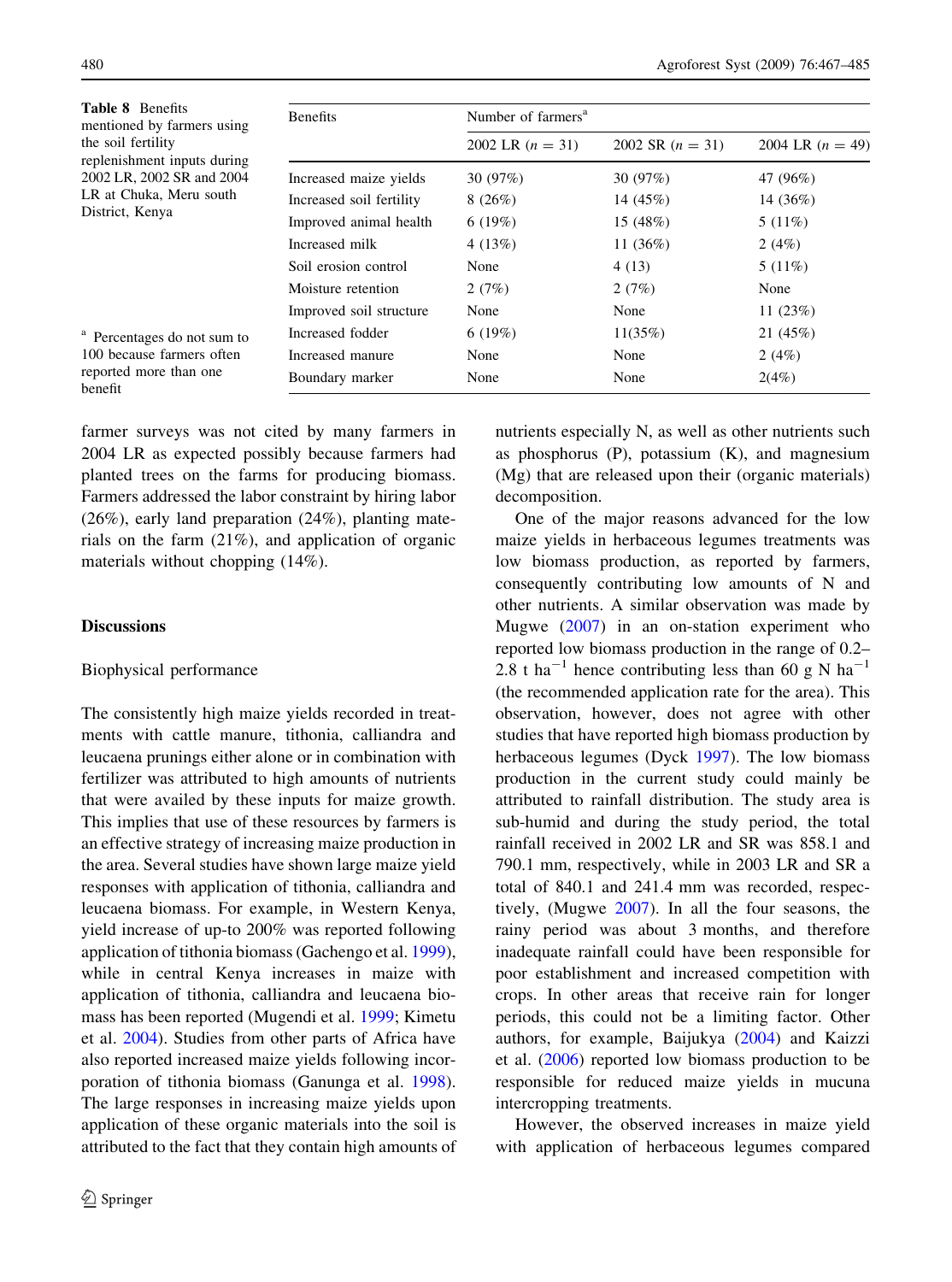with the control demonstrate that the legumes made a significant contribution to maize production. Farmers would therefore benefit by incorporating these legumes in the farming systems as an option to their subsistence farming systems where farmers crop their farms without any inputs.

The high yields recorded from treatments where farmers' mixed the organic inputs, is attributed to increased availability of plant nutrients supplied by the incorporated biomass. Quantity of the organic materials applied influences the amounts of nutrients supplied and therefore lack of adequate materials is one of the factors that could limit use of organic materials to improve soil fertility on the smallholder farms. Palm et al. [\(1997](#page-18-0)) reported similar observations and it would therefore be important to search for ways of increasing biomass on the farms.

Information on farmers' strategy of mixing the organic inputs is an output that was obtained in Type 3 trials where farmers have a free hand. This confirms the complementary nature of these trials and the important role they play in providing information about farmers' perceptions, preferences and feedbacks. Modifications of agricultural technologies have been reported by other authors (Adesina et al. [1999;](#page-17-0) Pisanelli et al. [2000](#page-18-0)). Adesina et al. ([1999\)](#page-17-0) argue that farmers make modifications to fit their managerial and production systems. Other observations show that farmers do not usually adopt technologies as a package but adopt certain principles of the package while modifying particular components or management inputs. These modifications could lead to a final technological package for a farmer that is adopted easily as it is technically feasible, profitable and acceptable to farmers (Franzel et al. [2002](#page-17-0)).

# Economic returns

The higher profitability of manure plus fertilizer and tithonia plus fertilizer compared to all the other treatments was attributable to high maize grain yields (see Table [3](#page-8-0), yields for 2003 LR when economic analysis was assessed). The high BCR and return to labor from manure is similarly attributed to high yields and lower labor costs especially compared to the other organic materials used in this study that had to be cut and processed before application to the soil. Manure is locally available on the farms thus less costs associated with its collection and transportation. These results also demonstrate that the use of manure  $+$  fertilizer and tithonia  $+$  fertilizer would improve the efficiency of labor used. This is because in combinations, little organic materials are used to supply the 60 kg N ha<sup>-1</sup> required compared to sole application. The findings concur with those reported by other authors. For instance, in Western Kenya,  $tithonia + fertilizer and manure + fertilizer treat$ ments yielded the highest BCR of 1.08 and 1.04, respectively, (Kipsat et al. [2004](#page-17-0)). The positive economic returns portrays the importance of encouraging use of the combinations to enhance crop productivity.

In this study labor costs (data not shown) formed a major part of the total variable costs in the use of organic resources. These arose from the additional labor required for cutting, transporting, chopping and applying the organics inputs. This findings are consistent with those of Jama et al. [\(1997\)](#page-17-0), in Western Kenya, who reported lower added costs in mineral fertilizer than calliandra (biomass transfer) reflecting the high labor requirements for biomass transfer systems. High labor costs associated with biomass transfer technologies involving trees has also been reported elsewhere (Mafongoya et al. [2003](#page-17-0)). However, the high labor demand by tithonia contradicts its preference among farmers in the current study. Explanation for this is that the farmers did not consider tithonia treatment costly because of low valuation of their time and labor and the inability to assign a market value for tithonia.

# Feasibility and acceptability

Manure plus fertilizer and tithonia plus fertilizer were the inputs that were found to be the most financially and socially profitable options. In addition, these treatments gave high yields and explain the high preference by farmers whose priority is to increase crop yields. These findings demonstrate the need to integrate organic and inorganic soil fertility management inputs to obtain economically viable options. Apart from the immediate benefits of increased yields, the organic resources have additional benefits, such as, supply a balanced form of nutrients relative to inorganic fertilizers, they are more environmentally friendly and provide long term effects to the soil, for example, soil organic matter build up (Palm et al. [1997](#page-18-0)). However, inorganic fertilizers, which are a more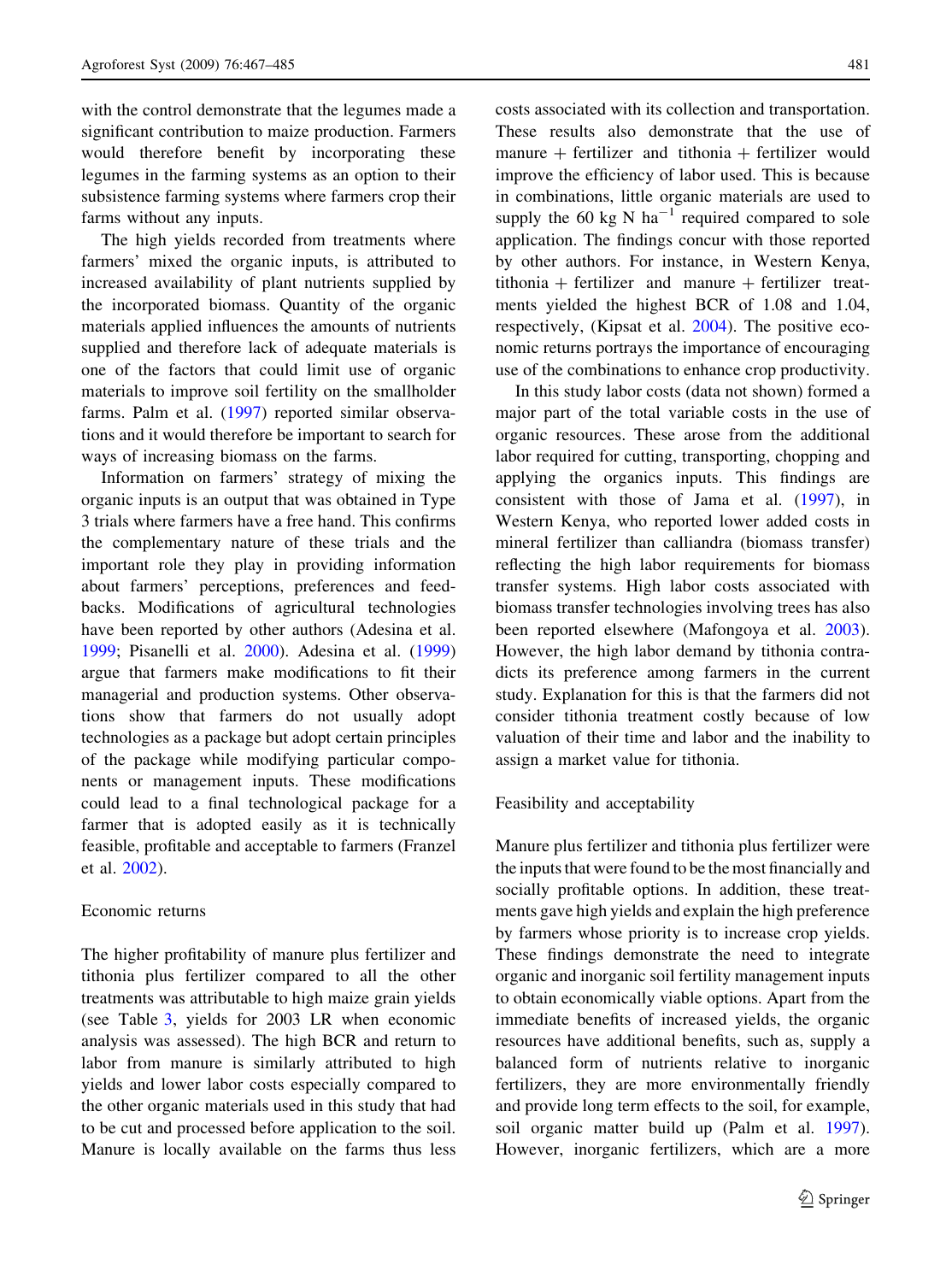concentrated form of nutrients, are expensive, thus more difficult for farmers to access and they cannot maintain fertility over the long run. The strategy of integration will create synergy and therefore boost crop yields as well as improve soil properties necessary for enhancing nutrient availability.

The decision by farmers to use manure and tithonia or their combinations with inorganic fertilizer on larger plot sizes than the other resources (mucuna, crotalaria, calliandra, leucaena) could further be explained by the easy accessibility of these materials and the high yields obtained from plots that had these inputs applied. Livestock keeping for milk and manure production is a major enterprise in this region and therefore manure is easily available. Tithonia, on the other hand, is found growing along roadsides. Conversely, technologies involving calliandra, leucaena and the herbaceous legumes required extra effort to acquire them. The calliandra and leucaena needed to be planted and also faced a major challenge of competition with livestock. There was evidence of continued interest in planting and usage as revealed by the number of trees planted in each of the seasons. Indeed, their usage increased over the seasons as farmers continued planting calliandra and leucaena trees for biomass production. This demonstrates the need for institutional support in provision of germplasm if adoption is to be enhanced.

The seeds of herbaceous legumes (mucuna and crotalaria) had to be ordered from researchers a few days before planting time. During the study period, farmers were not able to produce own seed and always relied on supplies from the researchers. Production of own seed is a critical issue in adoption of herbaceous legumes because they need to be planted every season. This aspect was not covered in this study and experience showed that in exploring adoption potential strategies to make materials available needed to have incorporated issues of sustainable seed production by farmers. Seed availability has been reported to be a major constraint to adoption of herbaceous legumes (Odendo et al. [2006\)](#page-18-0).

Apart from poor biophysical performance, socioeconomic factors could explain the low preference of the herbaceous legumes among the farmers. Experiences with projects introducing green manure report that farmers are motivated by the potential of the green manures to offer multiple benefits, such as food value and ability to smother weeds, and therefore farmers will seldom choose them purely for soil fertility improvement (Bunch [2003](#page-17-0)). In this region, where intercropping of common bean (Phaseolus vulgaris) is common, more benefits of using herbaceous legumes compared to the common bean will probably need to be demonstrated to motivate the farmers.

The multiple benefits obtained from the leguminous trees could be major drivers of their increased and continued adoption. The benefit of fodder and improved animal health cited by farmers was from the leguminous trees (C. calothyrsus and L. trichandra). Farmers preferred to use pruning harvested from these trees to feed their animals instead of applying the prunings directly into the soil, and possibly was the reason why farmers cited lack of adequate biomass for applying into the soil due to competition from livestock. Use of leguminous trees and shrubs for livestock feeding rather than for direct soil fertility improvement through application of fresh prunings into the soil especially in alley farming (a technology meant for incorporation of prunings into the soil) has been reported (Jabbar et al. [1992](#page-17-0)). Similarly, Jama et al. [\(1997](#page-17-0)) has noted that it is more economical to feed the prunings from the fodder trees to animals than applying to the soil for fertility improvement and afterwards recycle nutrients through manure.

# Conclusions and recommendations

Cattle manure and tithonia were found to be the organic materials with the highest adoption potential for soil fertility improvement. They gave the highest yields and were the most profitable. However, as the results demonstrated they should be used in combination with inorganic fertilizer thus the need for policy to focus on making inorganic fertilizer affordable to farmers. It also emerged that the farmers used cattle manure and tithonia under the largest land sizes, a confirmation that these were the superior inputs among the tested ones. They are therefore likely to receive favorable adoption by many more farmers if appropriately disseminated. The potential to increase maize yields is an implication that their adoption would increase maize production in the area and lead to food security, the primary objective of smallholder farmers.

Calliandra and leucaena, in addition, have potential for use as fodder. Majority (80%) used these tree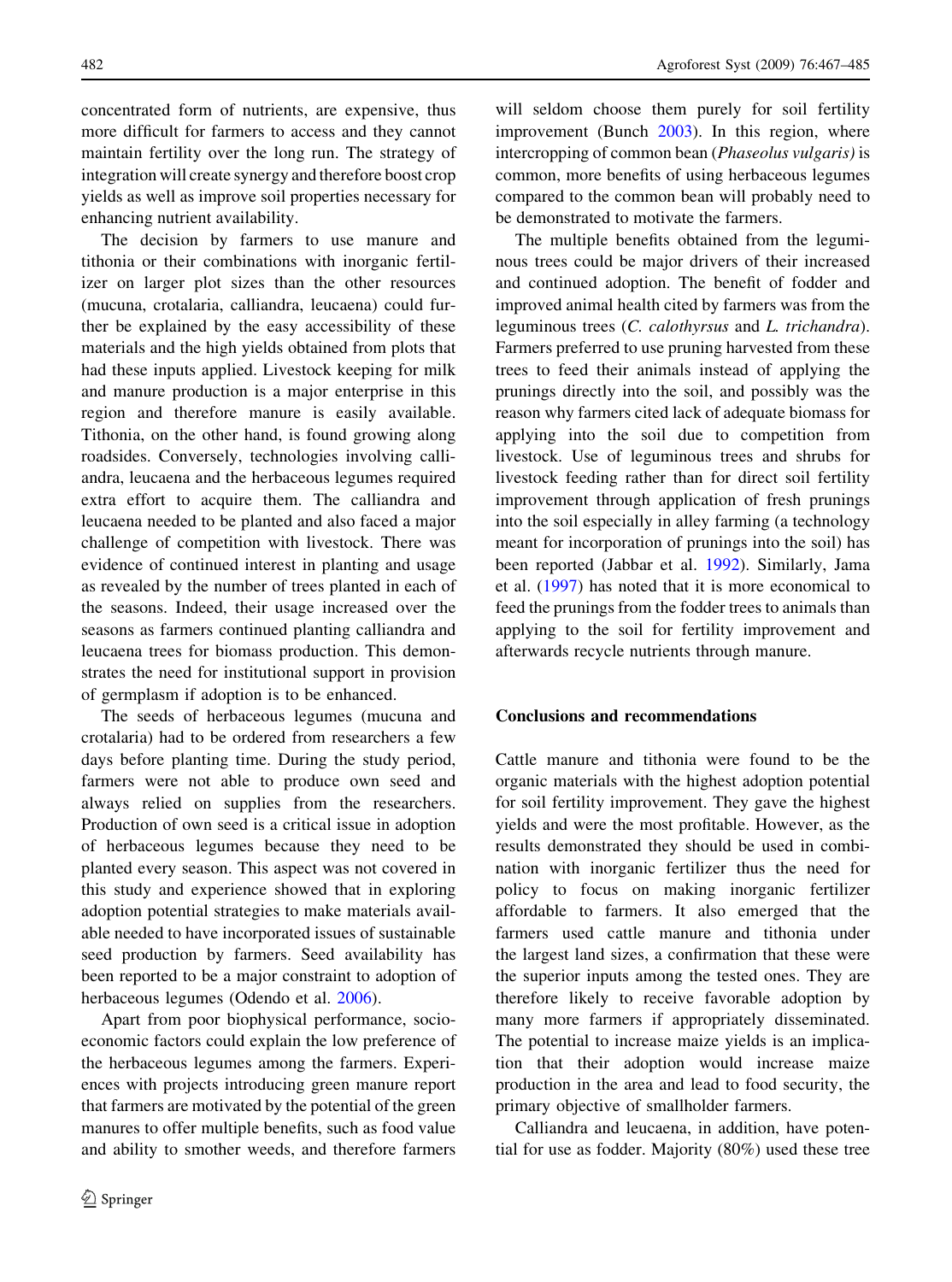legumes for feeding livestock. This practice implies that soil improvement would be indirect through recycling of the manure. Planting of these trees by farmers showed an increasing trend and potential for continued planting. The herbaceous legumes seem to have the least adoption potential and showed low preference among farmers. The low preference was mainly associated with dismal biophysical performance in these sub-humid conditions, but the issue of seed availability is also critical. Farmers relied on supplies from the researchers throughout the study period and this may have created a feeling of inadequacy of seed supply among farmers.

The multiple benefits farmers accrued were a motivation for farmers to take up the use of organic inputs. Benefits of more food availability and animal fodder from the leguminous trees is likely to spur adoption since this is an area where households suffer from food insecurity and farmers value livestock keeping. Farmers experienced some problems especially lack of adequate biomass and high labor demand. The ability of the farmers to address them through various ways such as planting trees on the farms, suggests that farmers are able to cope and could therefore not be a constraint likely to severely limit adoption.

The farmers' strategy of mixing organic materials, to address the problem of low quantity of biomass available on the farms is a confirmation that availability of organic resources is limited and there is need to search for ways of increasing efficiency of utilising them. It is also an indication that farmers are interested in increasing crop production through the use of organic resources. It is also a lesson to researchers that they should facilitate the process of farmer learning, experimentation and practices controlled by farmers as this process is likely to generate additional information. The role of researchers in this process is to continuously monitor and assess how farmers continue using the technologies so as to identify ways of enhancing diffusion of the technologies to other farmers.

A lesson emanating from this study is that even with the design to avail all the inputs, some farmers may experience shortages, due to the variation in the way the inputs are availed and their production mode. Therefore, in assessing adoption potential this is one critical area that would need to be monitored and addressed during the implementation period. This study also demonstrated that increased adoption of organic resources need institutional support to provide germplasm sustainably.

Finally, emphasis on the following elements can help promote success in technology development and adoption of the tested organic materials in the study site and other similar areas. First, the adoption of newly introduced organic resources for sustainable crop production is likely to depend upon policy environment. The integrated approach of combining organics and inorganic fertilizer will need a policy intervention that would make fertilizers more affordable to farmers. In addition, for leguminous trees and herbaceous legumes, a germplam policy focusing at enhancing sustainable supply and efficient distribution network is critical. For example, institutional support to develop a local farmer-managed legume seed production system to enable farmer's access seed easily. Secondly, the study confirms the importance of participatory approaches in development of technologies for soil fertility management and the complementary role of on-farm trials. While the Type 2 trial (researcher designed and farmer managed) was useful for biophysical and economic analysis, the Type 3 trial (farmer designed and managed) proved very useful for assessing farmers' experiences and their modification because they managed the inputs as they wished. Thirdly, continuous monitoring of farmers especially during the growing season generates information that would otherwise be lost if done only at the end of the season. Fourthly, the issue of increasing biomass on farms deserves attention and future research strategies should explore ways of increasing biomass on the farms, through identification of spatial and temporal niches in the farming systems, as well as strategies for reducing labor demand. For the herbaceous legumes, a more in-depth investigation is required to assess competitive demand for the legumes during the intercropping phase inorder to develop appropriate timing regimes.

Acknowledgments Financial support for work was provided by the Bentley Fellowship and the Rockefeller Foundation. We also appreciate the contributions of collaborators from the Kenya Agricultural Research Institute, Kenya Forestry Research Institute, Kenyatta University and the African Network (AfNet) of Tropical Soil Biology and Fertility Programme (TSBF). The cooperation of farmers who participated in this study is highly appreciated.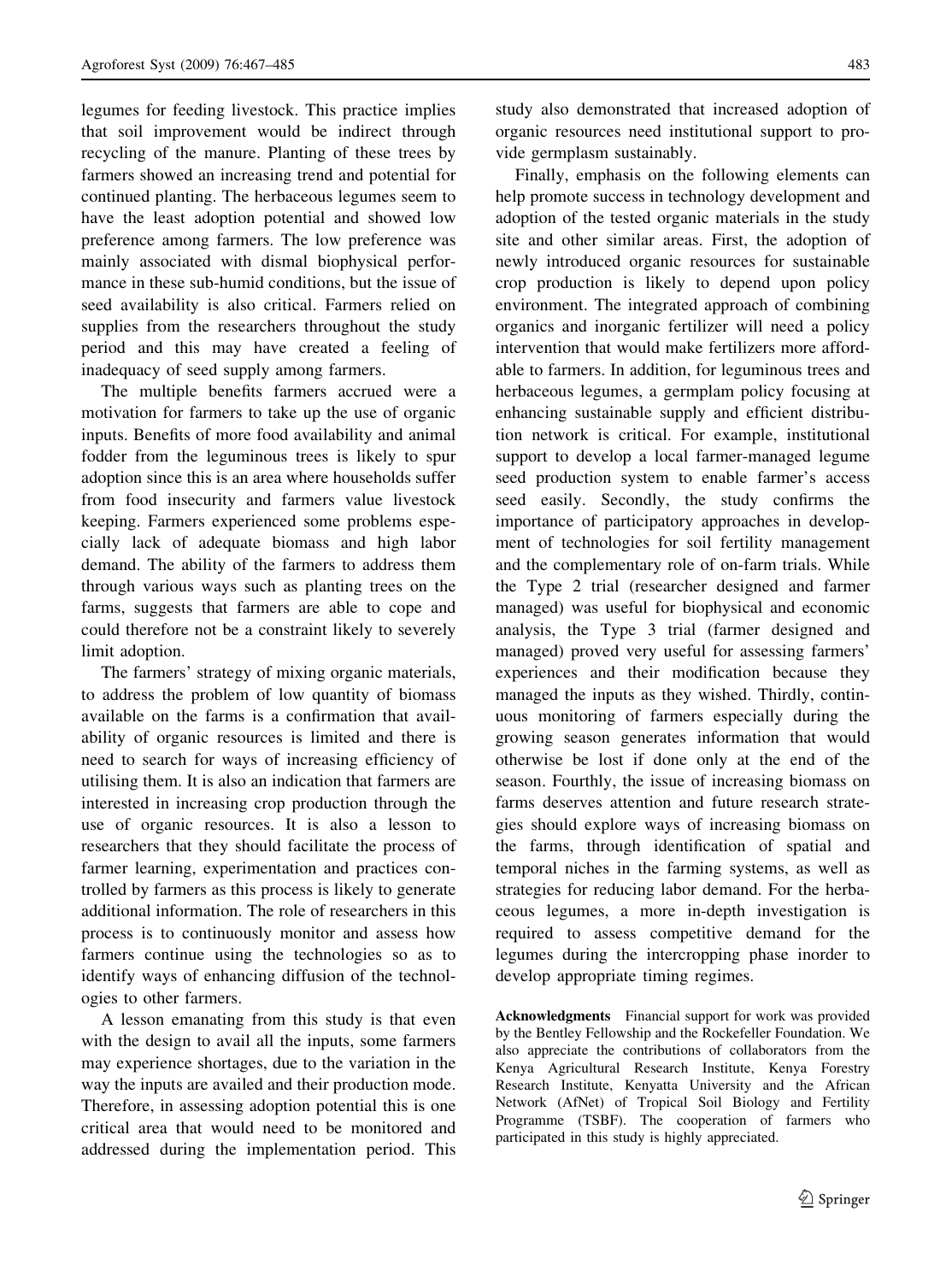### <span id="page-17-0"></span>References

- Adesina AA, Chianu J (2002) Determinants of farmers' adoption and adaptation of alley farming technology in Nigeria. Agrofor Syst 55:99–112. doi:[10.1023/A:1020556132073](http://dx.doi.org/10.1023/A:1020556132073)
- Adesina AA, Coulibaly D, Manyong VM, Sanginga PC, Mbila D, Chianu J, Kamleu G (1999) Policy shifts and adoption of alley farming in West and central Africa. IITA and Meg Communication, Ibadan
- Baijukya FP (2004) Adapting to change in banana-based farming systems of northwest Tanzania: the potential role of herbaceous legumes. PhD thesis, Wageningen University, Wageningen, The Netherlands
- Bationo A, Kimetu J, Ikeera S, Kimani S, Mugendi D, Odendo M, Silver M, Swift MJ, Sanginga N (2004) The African network for soil biology and fertility: new challenges and opportunities. In: Bationo A (ed) Managing nutrient cycles to sustain soil fertility in sub-Saharan Africa. Academy Science Publishers and Tropical soil Biology and Fertility Institute of CIAT, Nairobi, pp 1–23
- Bunch R (2003) Adoption of green manure and cover crops. LEISA Magazine, December 2003
- CIMMYT (1988) From agronomic data to farmer recommendations: an economics training manual. Completely revised edition. International Maize and Wheat Improvement Centre (CIMMYT), Mexico
- Dyck E (1997) Screening legumes for potential soil productivity improvement in Kenya: Kenyan legume research network. In: Proceedings of a conference on Green Manure Cover Crops in Santa Catarrina, Brazil, 6–12 April, 1997
- Franzel S, Scherr SJ, Coe R, Cooper PJM, Place F (2002) Methods for assessing agroforestry adoption potential. In: Franzel S, Sherr SJ (eds) Trees on the farm: assessing the adoption potential of agroforestry practices in Africa. CAB International, Wallingford, pp 11–36
- Gachengo CN, Palm CA, Jama B, Othieno C (1999) Tithonia and senna green manures and inorganic fertilizers as phosphorus sources for maize in western Kenya. Agrofor Syst 44:21–36. doi[:10.1023/A:1006123404071](http://dx.doi.org/10.1023/A:1006123404071)
- Ganunga R, Terokun O, Kumwenda JD (1998) Tithonia diversifolia: an organic source of nitrogen and phosphorus for maize in Malawi. In: Waddington SR (ed) Grain legumes and green manures for soil fertility in Southern Africa: taking stock of progress. Proceedings of a conference (8–11 October, 2002) Leopard Rock Hotel, Vumba, Zimbabwe. Soil fertility Network and CIMMYT-Zimbabwe, Harare, pp 191–194
- Garrity DP (2004) Agroforestry and the achievement of the millennium development goals. In: Nair PKR, Rao MR, Buck LE (eds) New vistas in agroforestry: a compendium for the 1st world congress of agroforestry, 2004. Kluwer Academic Publishers, Netherlands, pp 5–17
- Haggblade H, Tembo G, Donovan C (2004). Household level financial incentives to adoption of conservation agricultural technologies in Africa. Working Paper No. 9, Food Security Research project, Michigan State University, East Lansing, Michigan, USA
- Jabbar MA, Cobbina J, Reynolds B (1992) Optimum fodder mulch allocation of tree foliage under alley farming in

South West Nigeria. Agrofor Syst 20:187–198. doi: [10.1007/BF00053138](http://dx.doi.org/10.1007/BF00053138)

- Jaetzold R, Schmidt H, Hornet ZB, Shisanya CA (2006) Farm management handbook of Kenya. Natural conditions and farm information, vol 11/C, 2nd edn. Ministry of agriculture/GTZ, Nairobi (Eastern Province)
- Jama BA, Buresh RJ, Ndufa JK, Shepherd KD (1997) Agronomic and economic evaluation of organic and inorganic sources of phosphorus in western Kenya. Agron J 89:597– 604
- Jama B, Palm CA, Buresh RJ, Niang A, Gachengo C, Nziguheba G, Amadalo B (2000) Tithonia diversifolia as a green manure for soil fertility improvement in western Kenya: a review. Agrofor Syst 49:201–221. doi[:10.1023/](http://dx.doi.org/10.1023/A:1006339025728) [A:1006339025728](http://dx.doi.org/10.1023/A:1006339025728)
- Kaizzi CK, Ssali H, Vlek PLG (2006) Differential use and benefits of velvet bean (Mucuna pruriens Var. utilis) and N fertilizer in maize production in contrasting agro-ecological zones of East Uganda. Agric Syst 88:44–60. doi: [10.1016/j.agsy.2005.06.003](http://dx.doi.org/10.1016/j.agsy.2005.06.003)
- Keil A, Zeller M, Franzel S (2005) Improved tree fallows in smallholder maize production in Zambia: do initial testers adopt the technology? Agrofor Syst 64:225–236. doi: [10.1007/s10457-004-2410-0](http://dx.doi.org/10.1007/s10457-004-2410-0)
- Kimetu JM, Mugendi DN, Palm CA, Mutuo PK, Gachengo CN, Bationo A, Nandwa S, Kungu J (2004) Nitrogen fertilizer equivalencies by organics of differing quantity and optimum combinations with organic nitrogen source in central Kenya. Nutr Cycl Agroecosyst 68:127–135. doi: [10.1023/B:FRES.0000019043.33580.a6](http://dx.doi.org/10.1023/B:FRES.0000019043.33580.a6)
- Kipsat MJ, Maritim HK, Okalebo JR (2004) Economic analysis of non-conventional fertilizers in Vihiga district, western Kenya. In: Bationo A (ed) Managing nutrient cycles to sustain soil fertility in sub-Saharan Africa. TSBF-CIAT, Academy Publishers, Nairobi, pp 535–544
- Lapar MLA, Ehui SK (2004) Factors affecting adoption of dual-purpose forages in the Philippines uplands. Agric Syst 81:95–114
- Mafongoya PL, Bationo A, Kihara J, Waswa BS (2006) Approriate technologies to replenish soil fertility in Southern Africa. Nutr Cycl Agroecosyst 76:127–151
- Mafonyoya PL, Mugendi DN, Jama B, Waswa BS (2003) Maize based cropping system in the sub-Saharan Zone of East and southern Africa. In: Gichuru MP, Bationo A, Bekunda MA, Goma HC, Mafongoya PL, Mugendi DN, Murwira HM, Nandwa SM, Nyathi, Swift MJ (eds) Soil fertility management in africa: a regional perspective. Academy Science Publishers, African Academy of Sciences, Nairobi, pp 73–122
- Mercer DE (2004) Adoption of agroforestry innovations in the tropics: a review. Agrofor Syst 2044111:311–328. doi: [10.1023/B:AGFO.0000029007.85754.70](http://dx.doi.org/10.1023/B:AGFO.0000029007.85754.70)
- Minae S, Nyamai D (1988) Agroforestry research proposal for the coffee based land use system in the bimodal highlands of central and eastern provinces, Kenya. AFRENA report No. 16. International Centre for Research in Agroforestry (ICRAF). Nairobi
- Mugendi DN, Nair PKR, Mugwe JN, O'Neill MK, Woomer P (1999) Alley cropping of maize with calliandra and leucaena in the subhumid highlands of Kenya. Part 1: soil